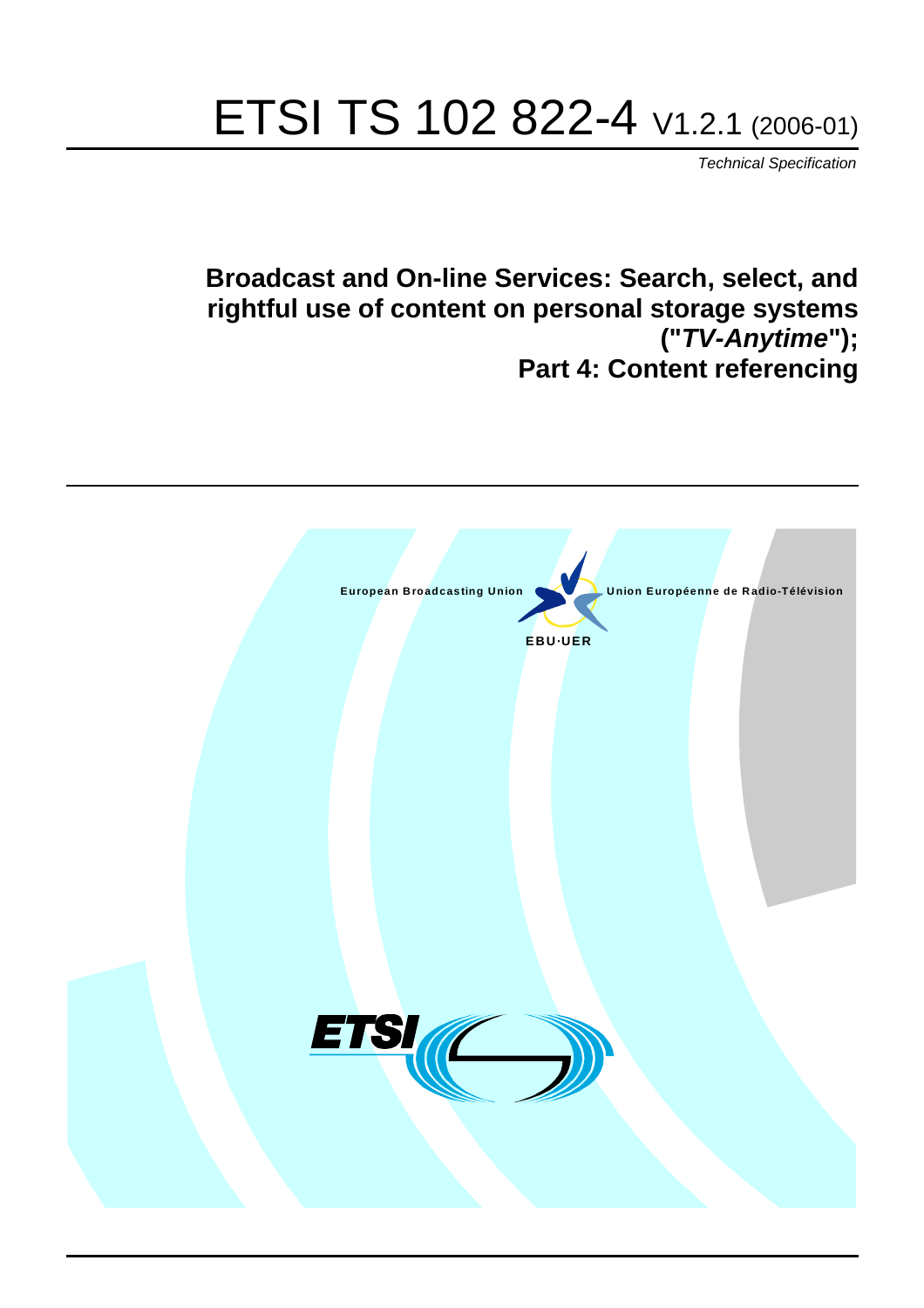Reference

RTS/JTC-TVA-PH1-17-04

Keywords

broadcasting, content, TV, video

#### **ETSI**

#### 650 Route des Lucioles F-06921 Sophia Antipolis Cedex - FRANCE

Tel.: +33 4 92 94 42 00 Fax: +33 4 93 65 47 16

Siret N° 348 623 562 00017 - NAF 742 C Association à but non lucratif enregistrée à la Sous-Préfecture de Grasse (06) N° 7803/88

#### **Important notice**

Individual copies of the present document can be downloaded from: [http://www.etsi.org](http://www.etsi.org/)

The present document may be made available in more than one electronic version or in print. In any case of existing or perceived difference in contents between such versions, the reference version is the Portable Document Format (PDF). In case of dispute, the reference shall be the printing on ETSI printers of the PDF version kept on a specific network drive within ETSI Secretariat.

Users of the present document should be aware that the document may be subject to revision or change of status. Information on the current status of this and other ETSI documents is available at <http://portal.etsi.org/tb/status/status.asp>

If you find errors in the present document, please send your comment to one of the following services: [http://portal.etsi.org/chaircor/ETSI\\_support.asp](http://portal.etsi.org/chaircor/ETSI_support.asp)

#### **Copyright Notification**

No part may be reproduced except as authorized by written permission. The copyright and the foregoing restriction extend to reproduction in all media.

> © European Telecommunications Standards Institute 2006. © European Broadcasting Union 2006. All rights reserved.

**DECT**TM, **PLUGTESTS**TM and **UMTS**TM are Trade Marks of ETSI registered for the benefit of its Members. **TIPHON**TM and the **TIPHON logo** are Trade Marks currently being registered by ETSI for the benefit of its Members. **3GPP**TM is a Trade Mark of ETSI registered for the benefit of its Members and of the 3GPP Organizational Partners.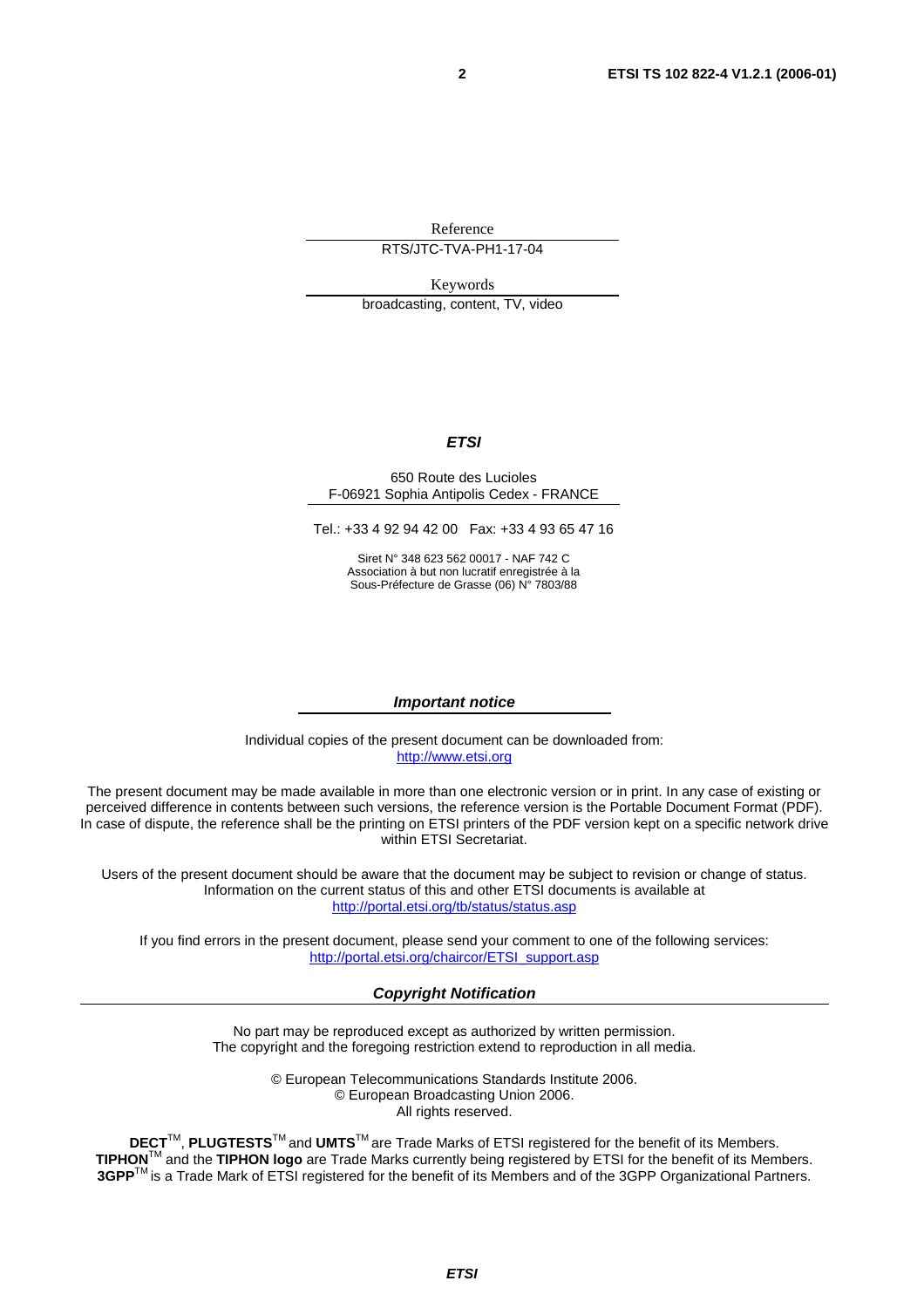## Contents

| 1                                                                                                                                                                                                                    |                             |  |
|----------------------------------------------------------------------------------------------------------------------------------------------------------------------------------------------------------------------|-----------------------------|--|
| 2                                                                                                                                                                                                                    |                             |  |
| 3<br>3.1<br>3.2<br>3.3                                                                                                                                                                                               |                             |  |
| $\overline{4}$                                                                                                                                                                                                       |                             |  |
| 5                                                                                                                                                                                                                    |                             |  |
| 6                                                                                                                                                                                                                    |                             |  |
| 7                                                                                                                                                                                                                    |                             |  |
| 8                                                                                                                                                                                                                    |                             |  |
| 9                                                                                                                                                                                                                    |                             |  |
| 10                                                                                                                                                                                                                   |                             |  |
| 11<br>11.1                                                                                                                                                                                                           |                             |  |
| 12<br>12.1<br>12.1.1<br>12.2<br>12.2.1<br>12.3<br>12.3.1<br>12.3.2<br>12.3.3<br>12.3.4<br>12.3.4.1<br>12.3.5<br>12.3.5.1<br>12.3.5.2<br>12.3.6<br>12.3.6.1<br>12.3.7<br>12.3.7.1<br>12.3.7.2<br>12.3.7.3<br>12.3.7.4 |                             |  |
|                                                                                                                                                                                                                      | <b>Annex A (normative):</b> |  |
| A.1<br>A.1.1                                                                                                                                                                                                         |                             |  |
| A.1.2                                                                                                                                                                                                                |                             |  |
| A.2                                                                                                                                                                                                                  |                             |  |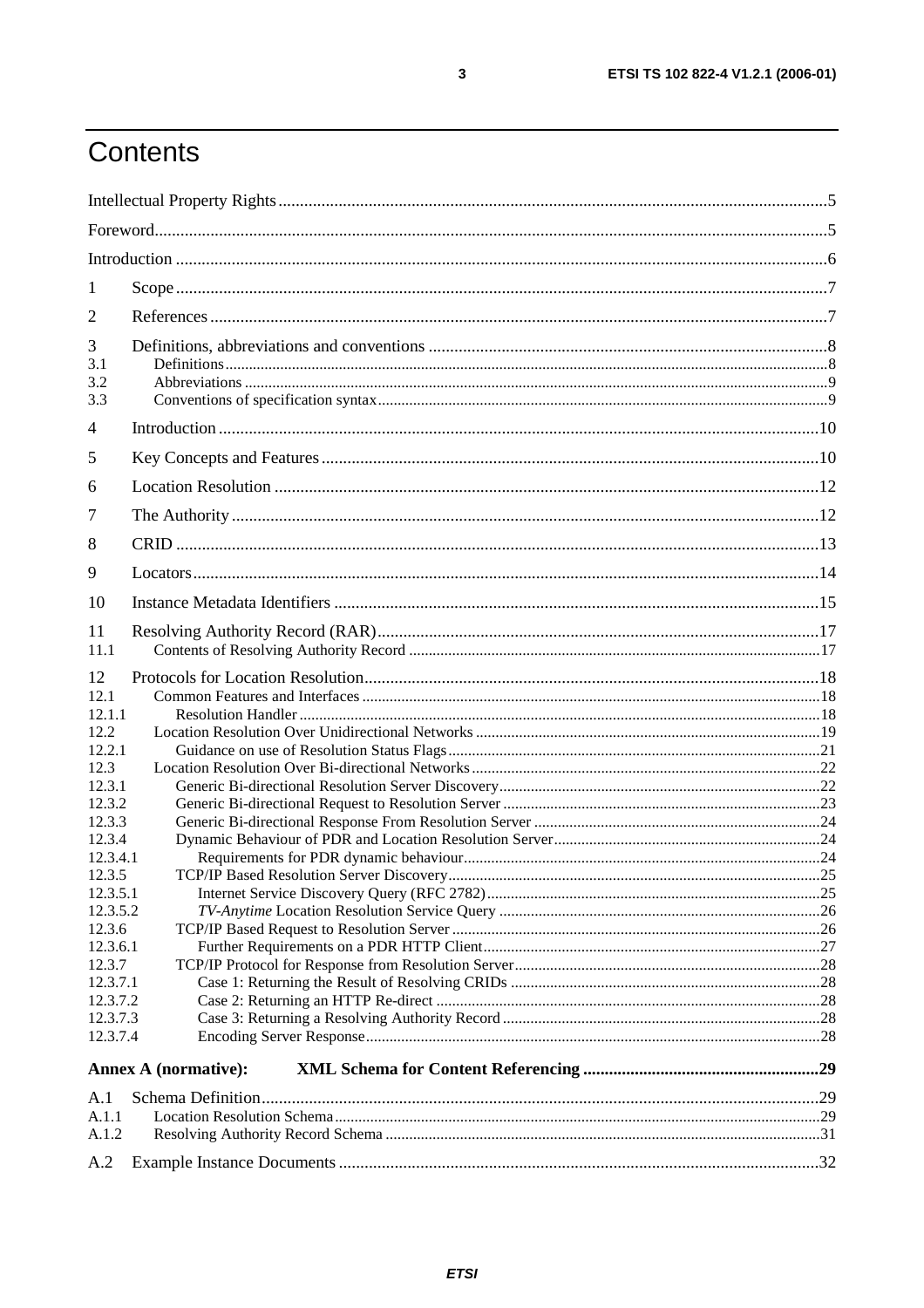| Annex B (informative): Example dynamic communication behaviour between a PDR and a |  |
|------------------------------------------------------------------------------------|--|
|                                                                                    |  |
|                                                                                    |  |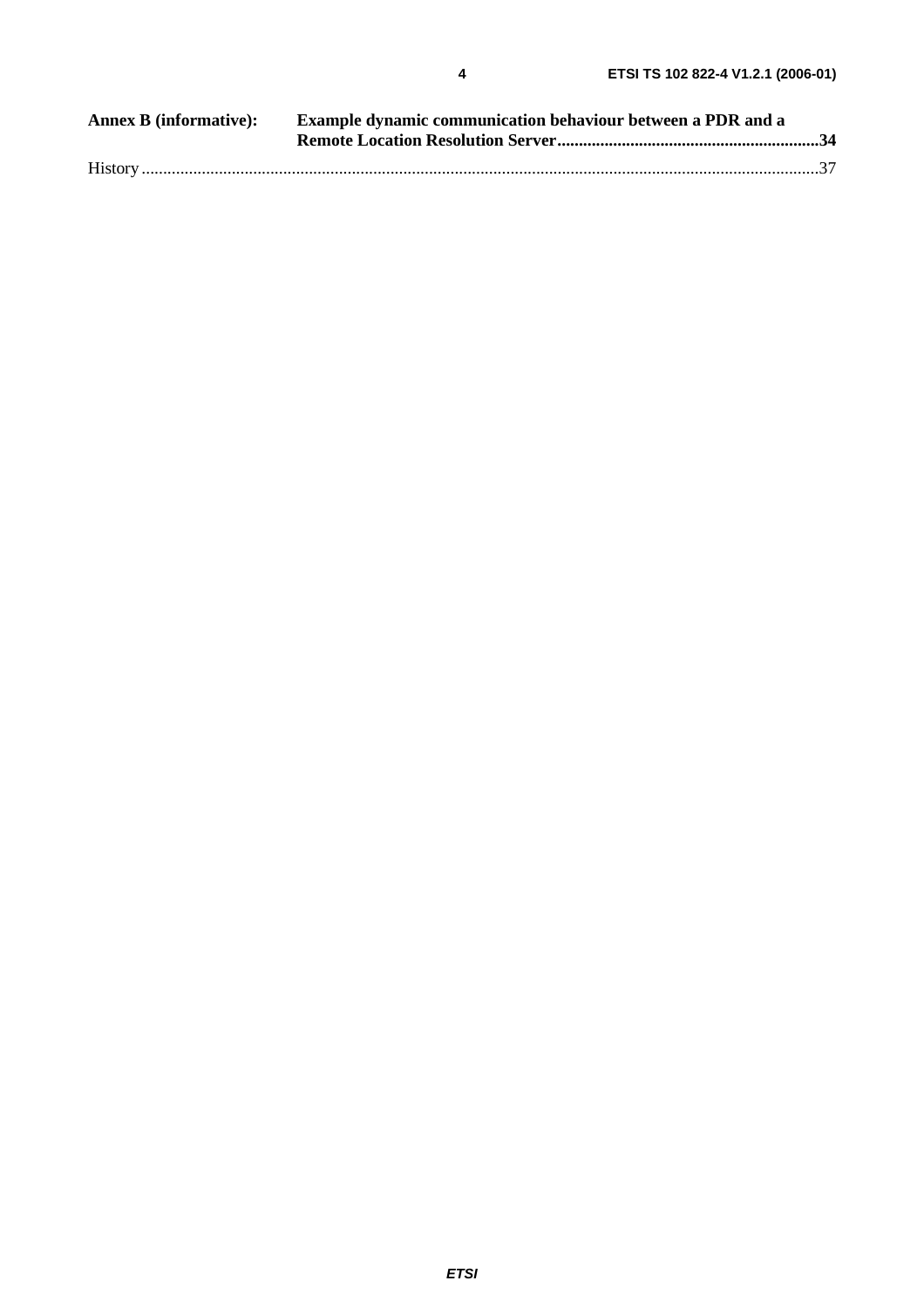## Intellectual Property Rights

IPRs essential or potentially essential to the present document may have been declared to ETSI. The information pertaining to these essential IPRs, if any, is publicly available for **ETSI members and non-members**, and can be found in ETSI SR 000 314: *"Intellectual Property Rights (IPRs); Essential, or potentially Essential, IPRs notified to ETSI in respect of ETSI standards"*, which is available from the ETSI Secretariat. Latest updates are available on the ETSI Web server [\(http://webapp.etsi.org/IPR/home.asp\)](http://webapp.etsi.org/IPR/home.asp).

Pursuant to the ETSI IPR Policy, no investigation, including IPR searches, has been carried out by ETSI. No guarantee can be given as to the existence of other IPRs not referenced in ETSI SR 000 314 (or the updates on the ETSI Web server) which are, or may be, or may become, essential to the present document.

### Foreword

This Technical Specification (TS) has been produced by Joint Technical Committee (JTC) Broadcast of the European Broadcasting Union (EBU), Comité Européen de Normalisation ELECtrotechnique (CENELEC) and the European Telecommunications Standards Institute (ETSI).

NOTE: The EBU/ETSI JTC Broadcast was established in 1990 to co-ordinate the drafting of standards in the specific field of broadcasting and related fields. Since 1995 the JTC Broadcast became a tripartite body by including in the Memorandum of Understanding also CENELEC, which is responsible for the standardization of radio and television receivers. The EBU is a professional association of broadcasting organizations whose work includes the co-ordination of its members' activities in the technical, legal, programme-making and programme-exchange domains. The EBU has active members in about 60 countries in the European broadcasting area; its headquarters is in Geneva.

European Broadcasting Union CH-1218 GRAND SACONNEX (Geneva) Switzerland Tel: +41 22 717 21 11 Fax: +41 22 717 24 81

The present document is part 4 of a multi-part deliverable covering Broadcast and On-line Services: Search, select and rightful use of content on personal storage systems ("*TV-Anytime*"), as identified below:

- Part 1: "Benchmark Features";
- Part 2: "System description";
- Part 3: "Metadata";

#### **Part 4: "Content referencing";**

- Part 5: "Rights Management and Protection (RMP)";
- Part 6: "Delivery of metadata over a bi-directional network";
- Part 7: "Bi-directional metadata delivery protection";
- Part 8: "Phase 2 Interchange Data Format";
- Part 9: "Phase 2 Remote Programming".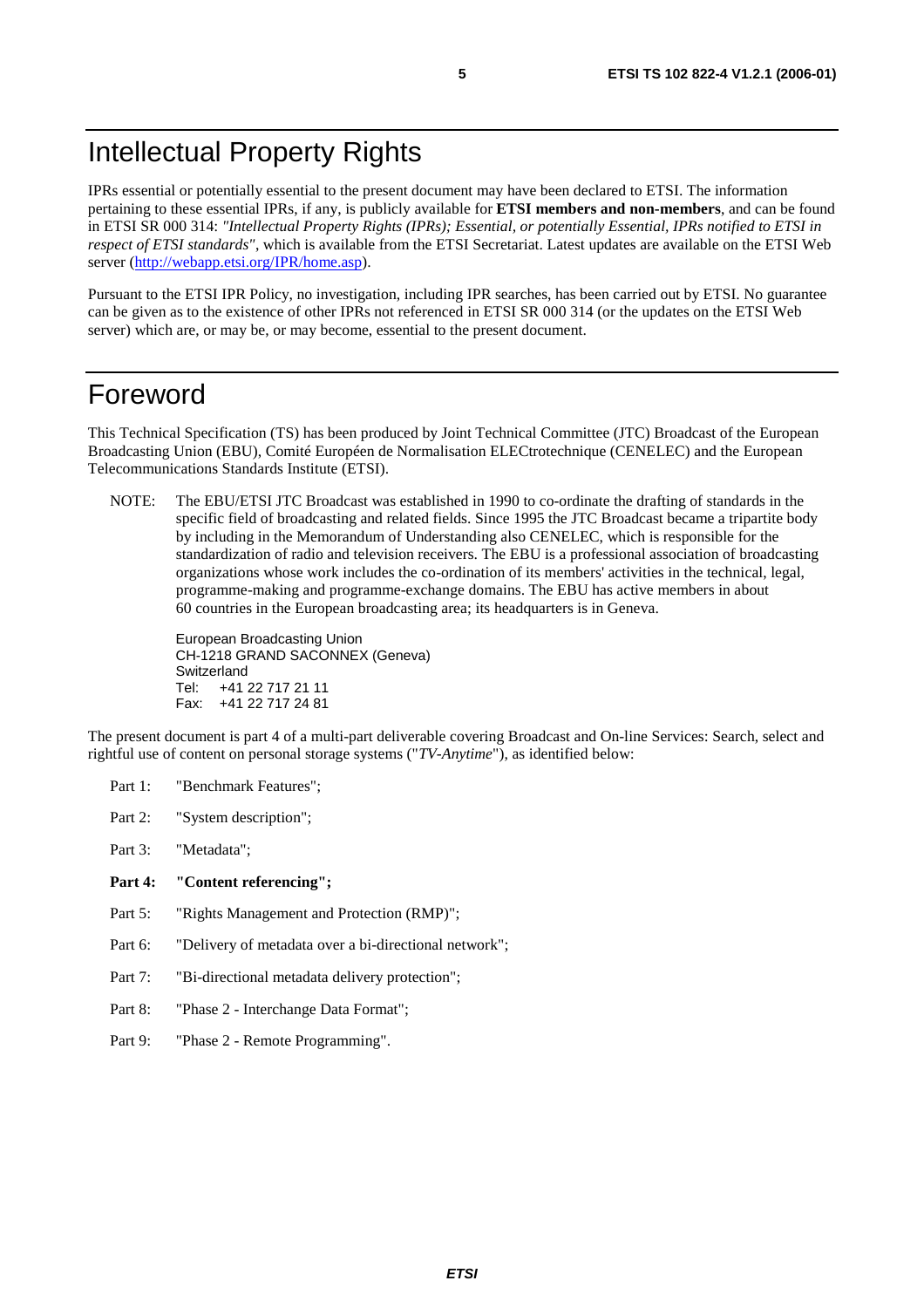## Introduction

The present document is based on a submission by the *TV-Anytime* forum ([http://www.tv-anytime.org\)](http://www.tv-anytime.org/).

"*TV-Anytime*" (TVA) is a full and synchronized set of specifications established by the *TV-Anytime* Forum. TVA features enable the search, selection, acquisition and rightful use of content on local and/or remote personal storage systems from both broadcast and online services.

TS 102 822-1 [8] and TS 102 822-2 [9] set the context and system architecture in which the standards for Metadata, Content referencing, Bi-directional metadata and Metadata protection are to be implemented in the *TV-Anytime* environment. TS 102 822-1 [8] provides benchmark business models against which the *TV-Anytime* system architecture is evaluated to ensure that the specification enable key business applications. TS 102 822-2 [9] presents the *TV-Anytime* System Architecture. These two documents are placed ahead of the others for their obvious introductory value. These first two documents are largely informative, while the remainder of the series is normative.

The *TV-Anytime* features are supported and enabled by the specifications for Metadata (TS 102 822-3 sub-parts 1 [10], 2 [11], 3 [12] and 4 [13]), Content Referencing (the present document), Rights Management (TS 102 822-5 sub-parts 1 [14] and 2 [15]), Bi-directional Metadata Delivery (TS 102 822-6 sub-parts 1 [16], 2 [17] and 3 [18]) and Protection (TS 102 822-7 [19]), Interchange Data Format (TS 102 822-8 [20]) and Remote Programming (TS 102 822-9 [21]).

The present document contains a detailed specification of TV-Anytime's Content Referencing IDentifier (CRID).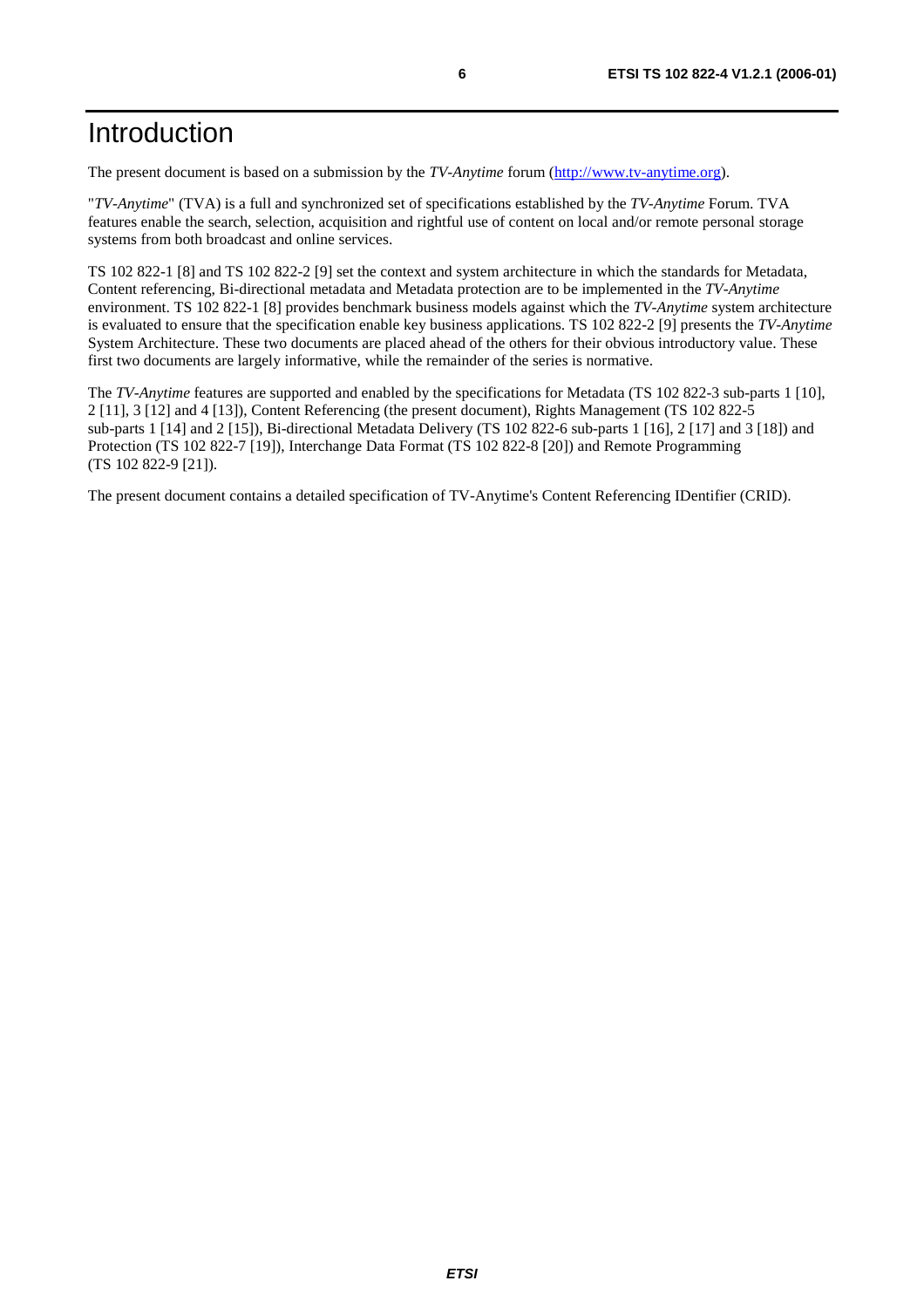## 1 Scope

The present document is the fourth in a multi-part series of "TS 102 822 series" documents produced by the *TV-Anytime* Forum. These documents establish the fundamental specifications for the services, systems and devices that will conform to the *TV-Anytime* standard, to a level of detail which is implementable for compliant products and services.

Although each of the TS 102 822 series documents is intended to stand alone, a complete and coherent sense of the *TV-Anytime* system standard can be gathered by reading all of the specification documents in numerical order.

The scope of the present document of the specification comprises the location independent identification of content, the location information, and the process of finding the location when an identifier is given. The content referencing process begins after a content item has been selected by a consumer through to, but not including, the actual acquisition of the desired content item.

The content referencing specification provides the mechanisms for location resolution in unidirectional network environments , as well as support for location resolution in a bi-directional environment. as defined in TS 102 822-1 [8].

## 2 References

The following documents contain provisions which, through reference in this text, constitute provisions of the present document.

- References are either specific (identified by date of publication and/or edition number or version number) or non-specific.
- For a specific reference, subsequent revisions do not apply.
- For a non-specific reference, the latest version applies.

Referenced documents which are not found to be publicly available in the expected location might be found at <http://docbox.etsi.org/Reference>.

- [1] IETF RFC 3986: "Uniform Resource Identifier (URI): Generic Syntax".
- [2] IETF RFC 1591: "Domain Name System Structure and Delegation".
- [3] IETF RFC 2616: "Hypertext Transfer Protocol HTTP/1.1".
- [4] IETF RFC 1945: "Hypertext Transfer Protocol HTTP/1.0".
- [5] IETF RFC 2660: "The Secure HyperText Transfer Protocol".
- [6] IETF RFC 2782: "A DNS RR for specifying the location of services (DNS SRV)".
- [7] HTML 4.01 Specification, D. Ragget, A. Le Hors, I. Jacobs.
- NOTE: Available at: [http://www.w3.org/TR/html4/.](http://www.w3.org/TR/html4/)
- [8] ETSI TS 102 822-1: "Broadcast and On-line Services: Search, select, and rightful use of content on personal storage systems ("TV-Anytime"); Part 1: Benchmark Features".
- [9] ETSI TS 102 822-2: "Broadcast and On-line Services: Search, select, and rightful use of content on personal storage systems ("TV-Anytime"); Part 2: System description".
- [10] ETSI TS 102 822-3-1: "Broadcast and On-line Services: Search, select, and rightful use of content on personal storage systems ("TV-Anytime"); Part 3: Metadata; Sub-part 1: Phase 1 - Metadata schemas".
- [11] ETSI TS 102 822-3-2: "Broadcast and On-line Services: Search, select, and rightful use of content on personal storage systems ("TV Anytime"); Part 3: Metadata; Sub-part 2: System aspects in a uni-directional environment".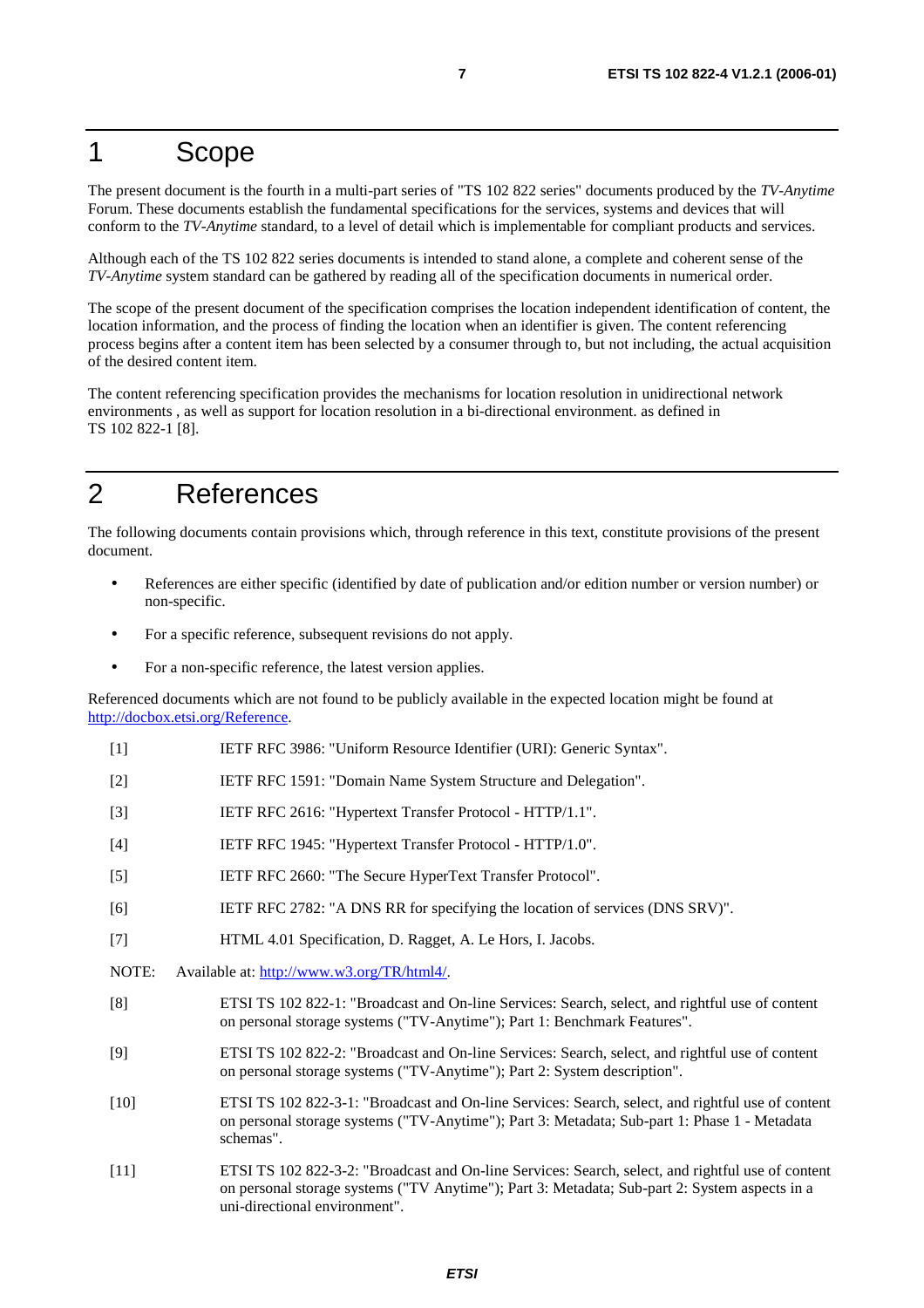- [12] ETSI TS 102 822-3-3: "Broadcast and On-line Services: Search, select, and rightful use of content on personal storage systems ("TV-Anytime"); Part 3: Metadata; Sub-part 3: Phase 2 - Extended Metadata Schema".
- [13] ETSI TS 102 822-3-4: "Broadcast and On-line Services: Search, select, and rightful use of content on personal storage systems ("TV-Anytime"); Part 3: Metadata; Sub-part 4: Phase 2 - Interstitial metadata".
- [14] ETSI TS 102 822-5-1: "Broadcast and On-line Services: Search, select, and rightful use of content on personal storage systems ("TV-Anytime"); Part 5: Rights Management and Protection (RMP) Sub-part 1: Information for Broadcast Applications".
- [15] ETSI TS 102 822-5-2: "Broadcast and On-line Services: Search, select, and rightful use of content on personal storage systems ("TV-Anytime"); Part 5: Rights Management and Protection (RMP) Sub-part 2: RMPI binding".
- [16] ETSI TS 102 822-6-1: "Broadcast and On-line Services: Search, select, and rightful use of content on personal storage systems ("TV Anytime"); Part 6: Delivery of metadata over a bi-directional network; Sub-part 1: Service and transport".
- [17] ETSI TS 102 822-6-2: "Broadcast and On-line Services: Search, select, and rightful use of content on personal storage systems ("TV-Anytime"); Part 6: Delivery of metadata over a bi-directional network; Sub-part 2: Phase 1 - Service discovery".
- [18] ETSI TS 102 822-6-3: "Broadcast and On-line Services: Search, select, and rightful use of content on personal storage systems ("TV-Anytime"); Part 6: Delivery of metadata over a bi-directional network; Sub-part 3: Phase 2 - Exchange of Personal Profile".
- [19] ETSI TS 102 822-7: "Broadcast and On-line Services: Search, select, and rightful use of content on personal storage systems ("TV-Anytime Phase 1"); Part 7: Bi-directional metadata delivery protection".
- [20] ETSI TS 102 822-8: "Broadcast and On-line Services: Search, select, and rightful use of content on personal storage systems ("TV Anytime"); Part 8: Phase 2 - Interchange Data Format".
- [21] ETSI TS 102 822-9: "Broadcast and On-line Services: Search, select, and rightful use of content on personal storage systems ("TV-Anytime"); Part 9: Phase 2 - Remote Programming".

## 3 Definitions, abbreviations and conventions

### 3.1 Definitions

For the purposes of the present document, the following terms and definitions apply:

**acquisition:** retrieval of content

**authority:** organization that creates CRIDs

**capture:** storing the acquired content (e.g. to local storage)

**content:** anything the viewer would like to access (movies, games, TV programmes, radio programmes, etc.)

**content creator:** producers of content

**content provider:** entity that acts as the agent for and is the prime exploiter of the content

**content reference:** pointer to a specific content item

**Content Reference IDentifier (CRID):** identifier for content that is independent of its location

**Digital Video Broadcasting (DVB):** set of standards used for European digital TV broadcasting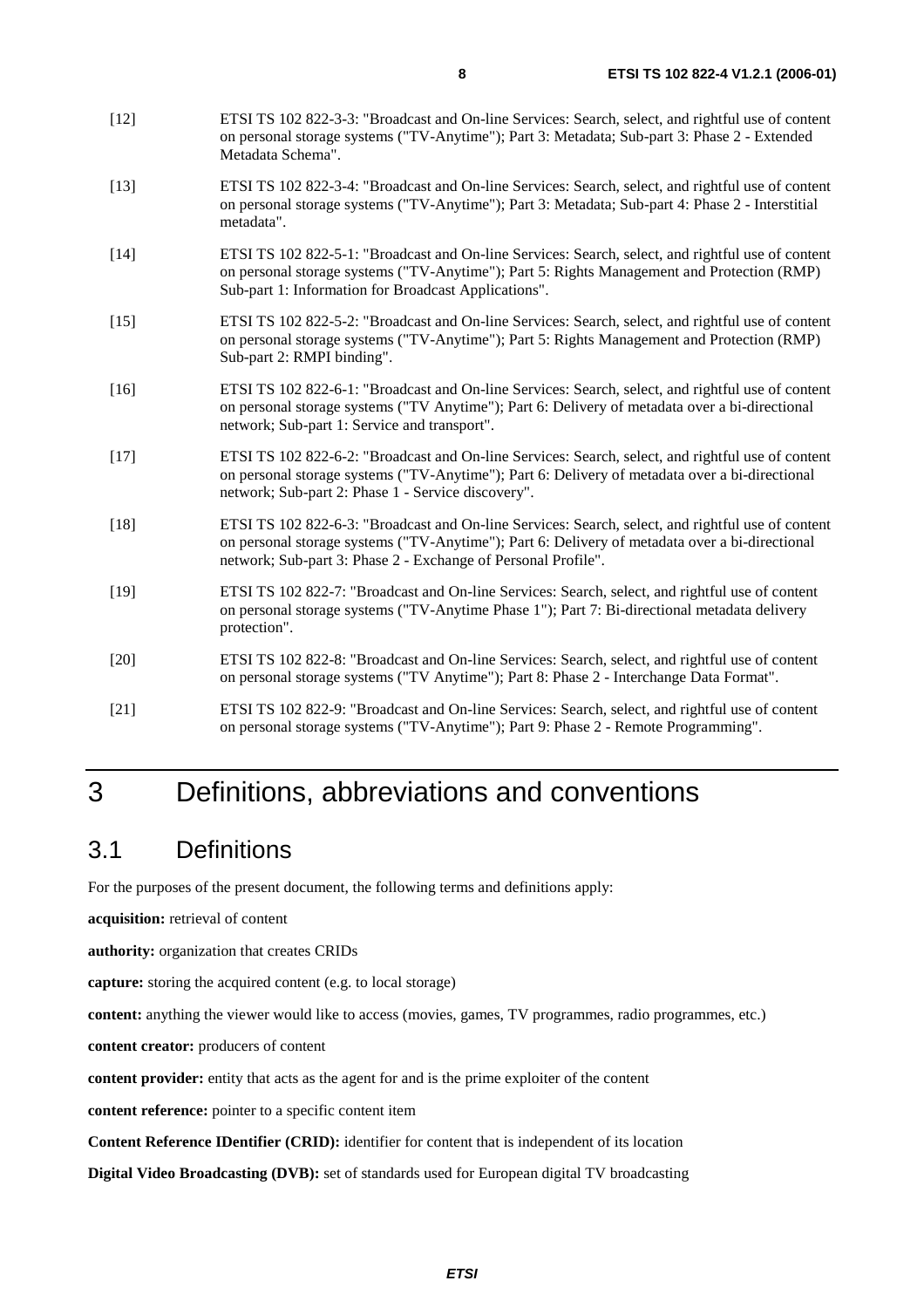**Domain Naming System (DNS):** system used on the Internet to register names that can then be mapped into IP addresses using a DNS server

**Electronic Programme Guide (EPG):** means of presenting available content to the consumer, allowing selection of desired content

**instance metadata identifier:** identifier associated with a locator to bind to an instance metadata description

**Internet Protocol (IP):** generic name for the network protocols used on the Internet

**location resolution:** process of establishing the address (location and time) of a specific content instance from its CRID

**locator:** time and place where a content item can be acquired

**metadata:** generally, data about content, such as the title, genre and summary of a television programme as well as metadata also includes consumer profile and history data

**Programme Delivery Control (PDC):** European system used by some broadcasters to accurately indicate when programmes start and stop

**resolution handler:** functional unit that provides location resolution on a specific transport mechanism

**resolving authority:** body which provides location resolution

**Resolving Authority Record (RAR):** information needed for retrieving the location resolution data for the given authority

**System Information (SI):** collection of information tables used in DVB

**service provider:** aggregator and supplier of content which may include gateway and management roles

### 3.2 Abbreviations

For the purposes of the present document, the following abbreviations apply:

| <b>CRID</b> | Content Reference IDentifier |
|-------------|------------------------------|
| <b>DNS</b>  | Domain Naming System         |
| <b>DVB</b>  | Digital Video Broadcasting   |
| <b>EPG</b>  | Electronic Programme Guide   |
| <b>IP</b>   | Internet Protocol            |
| <b>IPR</b>  | Intellectual Property Rights |
| <b>MX</b>   | Mail eXchange                |
| <b>PDC</b>  | Programme Delivery Control   |
| <b>PDR</b>  | Personal Digital Recorder    |
| <b>RAR</b>  | Resolving Authority Record   |
| SІ          | <b>System Information</b>    |
| <b>SRV</b>  | Search for seRVice           |
| URI         | Uniform Resource Identifier  |
| URL         | Uniform Resource Locator     |
|             |                              |

### 3.3 Conventions of specification syntax

Within the present document, syntax is defined for various textual items.

Items in **bold** are textual characters that must be used exactly as specified.

Items in *<angle brackets and italics>* are replaced by a suitable value, which is specified beside the syntax definition.

An item in square brackets ("[" and "]") denotes optional items. The entire syntax definition within the square brackets can be omitted, subject to the rules specified.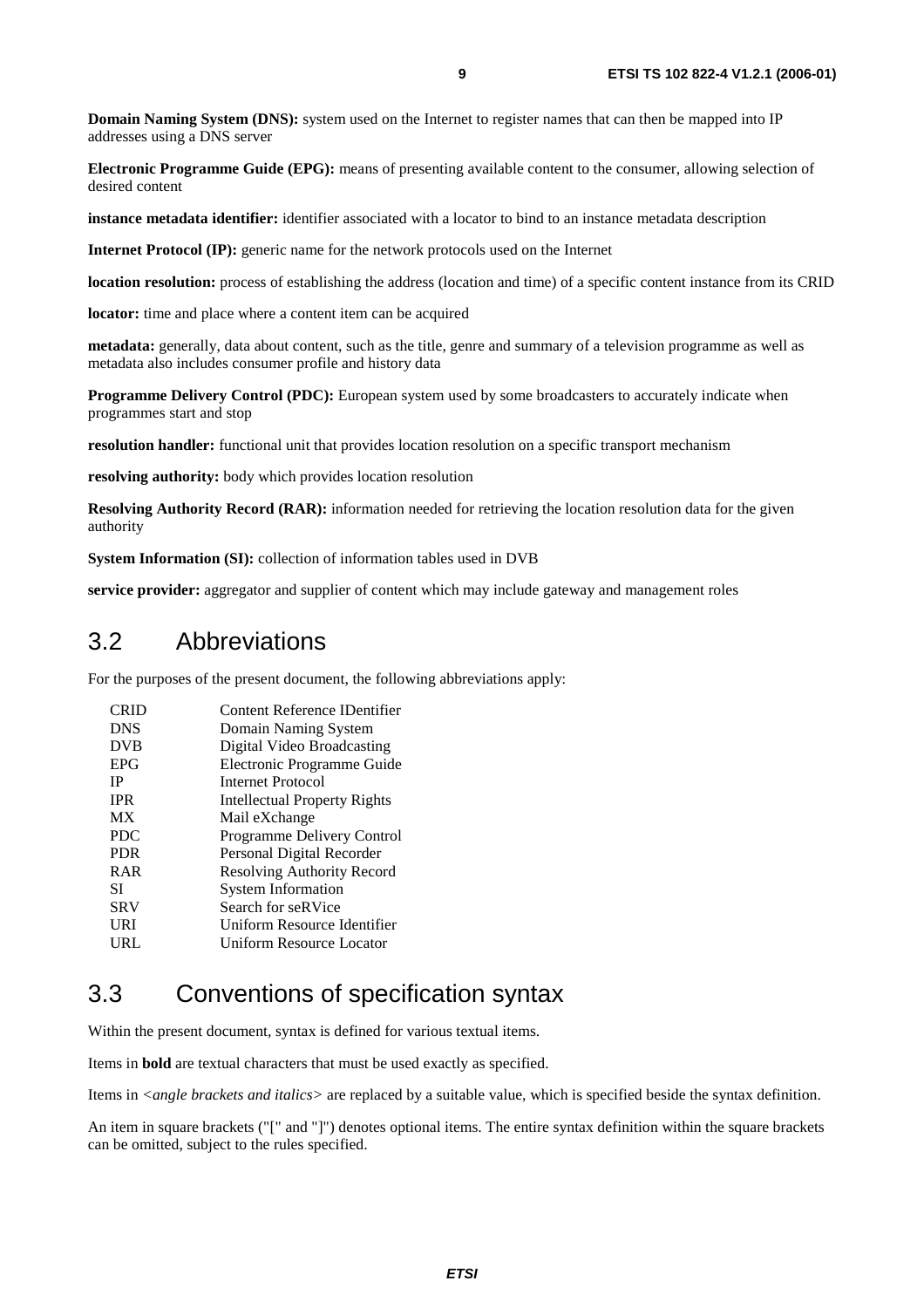For example a syntax specification of:

#### **Hello** *<name>* **how are you?**

**<name>** is your name

The correct reading would be to take the text "Hello" and "how are you?" and insert your name between them.

Another example of a syntax specification is:

#### **Hello** *<name> [***how are you?***]*

**<name>** is your name

The correct reading would be to take the text "Hello" and append your name after it, and then optionally append the text "how are you?"

## 4 Introduction

The purpose of content referencing is to allow acquisition of a specific instance of a specific item of content. For example, if a consumer sees an announcement on TV saying "There will be a new series of "The Agatha Christie Murder Mysteries" next year", he/she may want to instruct their Personal Digital Recorder (PDR) to record the whole series, but cannot since he/she does not know when the episodes are going to be broadcast. In fact, the broadcaster may not know yet either. Still the viewer will want to make sure at this point that he/she does not miss the opportunity to acquire the content.

To provide the capability desired by the consumer, the ability is needed to refer to content (in this example a series of programmes) independent of its location, whether that location is on a particular broadcast channel on some date and time, or on a file server connected to Internet, or wherever.

In this example, the PDR system would be provided with a reference for the series. In due time, the body who assigned the reference would provide the information required to link this reference to the individual episodes, and subsequently to a specific date and time for each episode so that the PDR would be able to acquire all of them.

This example demonstrates the purpose of content referencing - to provide the ability to refer to content independent of its location, and the ability to subsequently resolve such a reference into one or more locations where the content can be obtained.

Of course, *content* can refer to many types of information. In addition to the television programmes in the example above, it may include radio programmes, audio tracks, MPEG-4 objects, scenes, images, music, etc.

## 5 Key Concepts and Features

The content referencing process begins after a content item has been selected by a consumer through to, but not including, the actual acquisition of the desired content item. In figure 5.1 the scope of the content referencing process is shown. Some parts outside the scope of content referencing are included in figure 5.1 to give it a global context.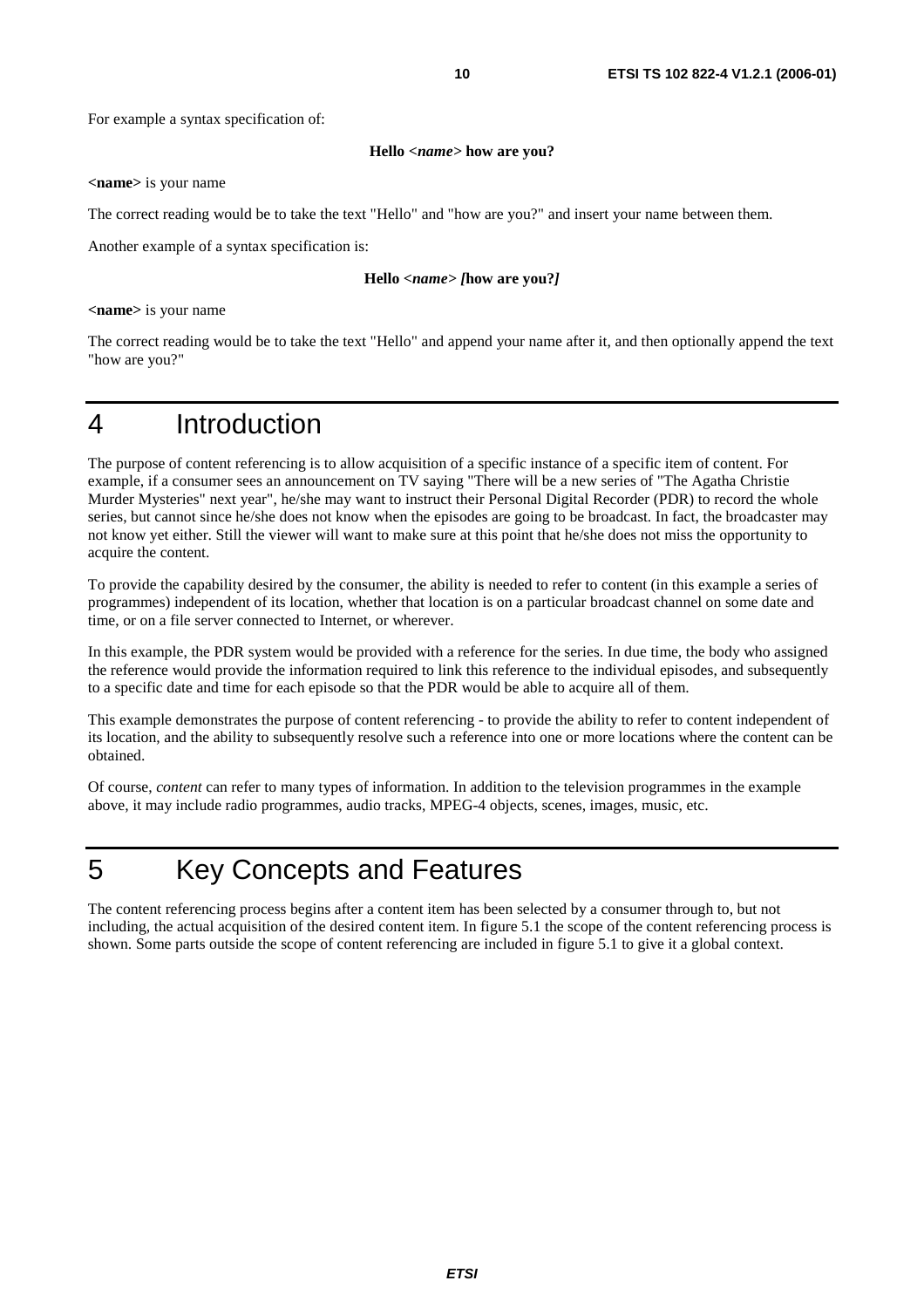

**Figure 5.1: Content Referencing Environment** 

In this model we can identify three areas of interest:

- 1) The content selection process resulting in a Content Reference IDentifier (CRID).
- 2) The location resolving service the core of content referencing resulting in one or more pointers to instances of that content (locators) or one or more content reference identifiers.
- 3) The retrieval process using one of these locators to subsequently acquire the content.

Before the process of content referencing can be employed, a selection process must supply a CRID. This CRID identifies a specific content item, but does not specify where that content item can be found. More detailed characteristics of the content, such as the price, the quality, the presence of commercials, etc., may not be known before the CRID is produced.

Given a CRID, there can still be numerous instances of the same desired content item (for example a broadcast may be repeated, a web site may be mirrored, the content item may be available from different content providers, via different networks, etc.). Some iteration may be required to narrow down the selection.

A content item that a CRID refers to might be a grouping of other content items, for example a CRID for referring to an entire series of programmes.

The key concept of content referencing is the separation of the reference to a content item - the CRID - and information that is related to its retrieval.

The separation provided by the CRID enables a one-to-many mapping between content references and the locations of the deliverables.

Content is a general term. It is the context of a *TV-Anytime* service that determines what content will be delivered upon following a locator. In that sense a content instance is any deliverable that can be acquired (via a respective locator) by a consumer. New types of content delivery merely require new types of locators.

In the same way, it is the *TV-Anytime* location resolution service provider who declares what can be considered content items (e.g. programmes, serials, etc.).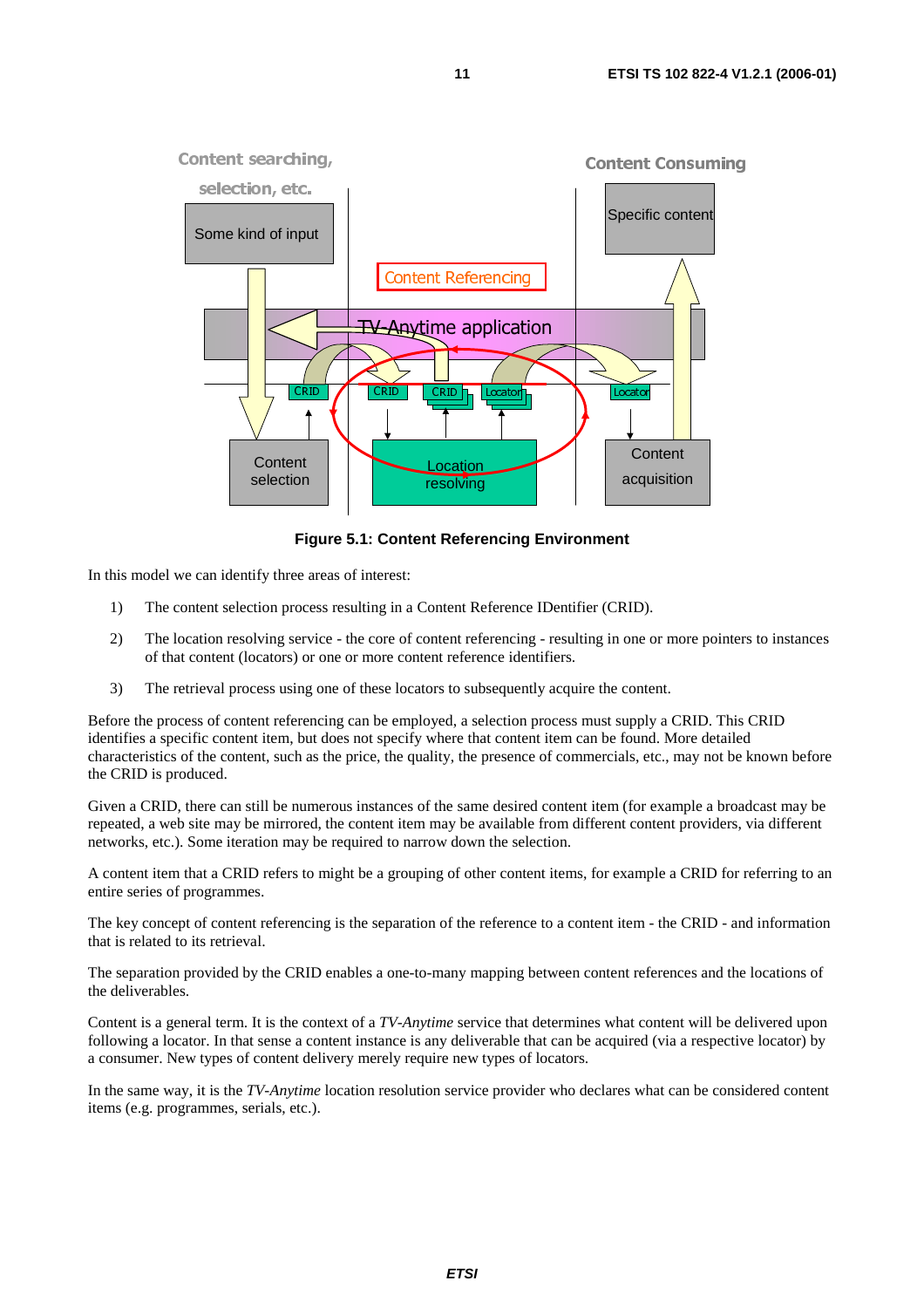Content referencing, in conjunction with applications and additional metadata, may be able to deliver "first time" success, but may also involve some iteration enabling the overall system to deliver features including:

- Selection between alternatives.
- Selection of sub-elements.
- Selection between near matches.
- Selection of time of delivery.
- Selection ahead of time of release.
- Selection based on coding quality.
- Selection based on cost of delivery chain.
- Selection based on acceded rights.
- A point of reference not necessarily unique for the content item and any associated metadata.

Content referencing is:

• a form of content identification data and a specification for a set of rules for resolving this data into content locations from where this content can be retrieved.

Content referencing is not:

- the selection or retrieval process (it is in between);
- the definition of metadata used in any inquiry.
- 6 Location Resolution

Location resolution is the process of translating a CRID into other CRIDs or locators. Location resolution involves mapping a location-independent content reference (the CRID) to its location in time (e.g. scheduled transmission time in a broadcast system) and space (e.g. TV channel, IP address). In the context other present document, locations in time and space are referred to as "locators".

The process of location resolution may happen inside the PDR device (for example in a broadcast only system) or using a physically remote server (e.g. a server on the Internet).

## 7 The Authority

An authority, as defined in the present document, is the body that creates a CRID, which they guarantee to be unambiguous. An authority will also provide the ability for the CRID to be resolved into locators or other CRIDs.

The CRID shall ultimately be resolved either directly by the CRID authority or by another party. If another party is providing resolution, the ability to resolve the CRID requires the flow of some information from the authority to the resolution provider, in order to tie the CRID to its resolution.

In most PDR implementations, there will be multiple authorities that the PDR must be able to distinguish between. To distinguish between authorities, each authority has a unique name. This *TV-Anytime* specification uses the Domain Naming System (DNS) to provide unique names for each authority.

The syntax of an authority name is:

#### **<DNS name>**

**<DNS name>** is a registered Internet domain name. (See RFC 1591 [2] for DNS name registration). The <DNS name> is case insensitive and must be a fully qualified name according to the rules given by RFC 1591 [2].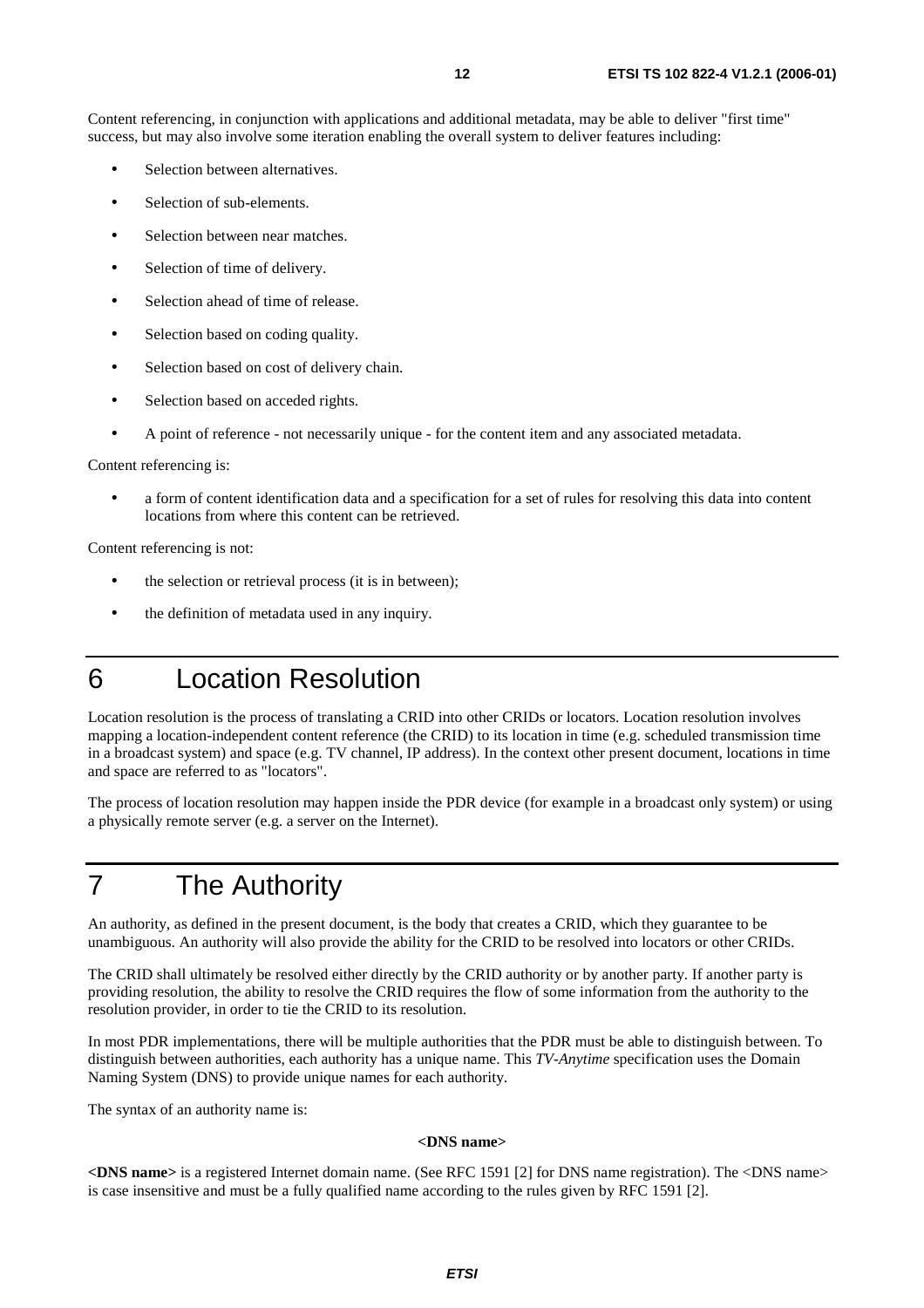Some example authority names are:

- www.broadcaster.com
- ISP net
- www.commerce.com

## 8 CRID

A CRID is the output of the search and selection process and is an unambiguous identifier that refers to a piece of content, however multiple CRIDs may refer to that same piece of content.

It is permissible for a CRID to resolve into one or more other CRIDs. This CRID to CRID functionality can be used for two purposes:

- A CRID can resolve into multiple CRIDs for grouping content items such as an entire series of programmes.
- A CRID may also resolve into one or more CRIDs to allow one authority to refer to CRIDs of another authority.



**Figure 8.1: Example of a Tree-Structured CRID** 

The syntax of the CRID is:

#### **CRID://<authority>/<data>**

**<authority>** uses the *TV-Anytime* authority naming rules given in clause 7 to assure uniqueness.

**<data>** is a free format string that is Uniform Resource Identifier (URI) compliant, and is meaningful to the authority given by the <authority> field. The <data> portion of the CRID is case insensitive.

In its entirety, the CRID is URI compliant. (See RFC 3986 [1] for URI compliance specification). As per RFC 3986 [1], the CRID:// part of the syntax is case insensitive.

To ensure interoperability it is recommended that all characters not within the range of characters allowed in a URI must be encoded into UTF8 and included in the URI as a sequence of escaped octets. An escaped octet is encoded as a character triplet, consisting of the percent character "%" followed by the two hexadecimal digits representing the octet code. For example, the character A would be represented as "A", the character LATIN CAPITAL LETTER A WITH GRAVE would be represented as "%C3%80", and the character KATAKANA LETTER A would be represented as "%E3%82%A2".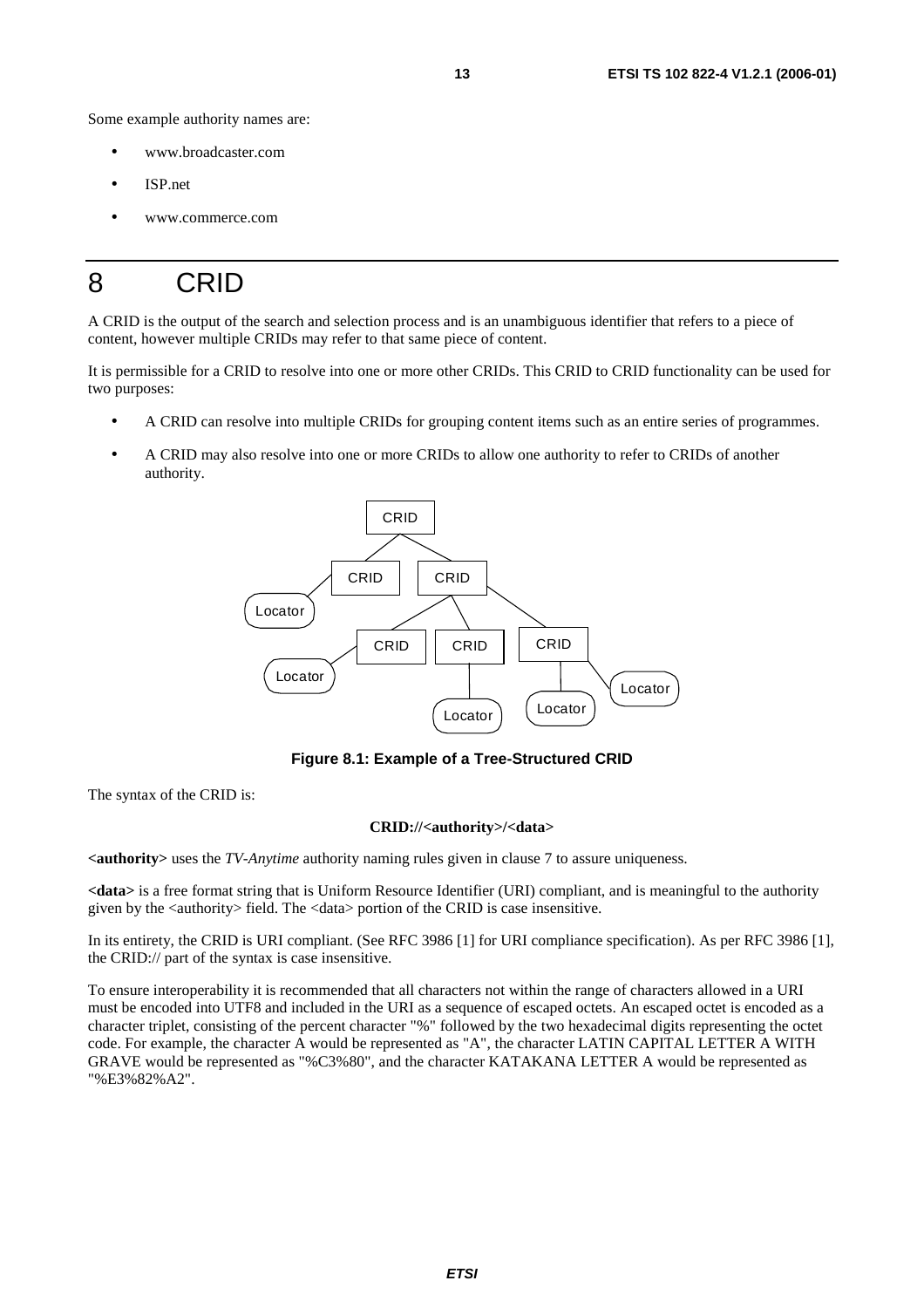Examples of syntactically valid CRIDs are:

|  |  | Table 8.1: Examples of CRID |  |  |
|--|--|-----------------------------|--|--|
|--|--|-----------------------------|--|--|

| <b>CRID</b>                                              | <b>Description</b>                                                                                                                                             |
|----------------------------------------------------------|----------------------------------------------------------------------------------------------------------------------------------------------------------------|
| CRID://company.com/foobar                                | CRID created by "company.com" authority, with<br>a data part of "foobar".                                                                                      |
| crid://broadcaster.co.jp/wibble                          | CRID created by "broadcaster.co.jp" authority,<br>with a data part of "wibble".                                                                                |
| crid://broadcaster.co.jp/%E3%82%A8%E3%82<br>%A4%E3%82%AC | CRID created by "broadcaster.co.jp" authority,<br>with a data part of "E" "I" "GA" represented as<br>KATAKANA LETTERS (Japanese characters)<br>meaning "movie" |

## 9 Locators

An instance of content may be located on various media such as local storage, live broadcast stream, data broadcast stream, data file on the Internet and data stream via the Internet.

A locator specifies a location, and possibly time of availability, where a content item can be acquired. There will be many formats of locators as there are many different means by which a PDR can acquire content. It is a requirement of a locator to ensure that it is possible for the PDR to parse enough of the locator to be able to decide if it has the ability to use the relevant transport mechanism.

The locator will be parsed and used by media-dependent methods to identify the content location and to acquire the content using the media or transport specific protocol. For example, a DVB locator will contain location parameters for a DVB stream, such as transport stream ID, service ID, table ID and event ID.

The syntax for a locator is:

#### **<transport mechanism>:<transport system specific>**

**<transport mechanism>** shall be unique for each mechanism. The string "CRID" shall not be used as the name for a <transport mechanism>.

**<transport system specific>** will be defined by the creator of the <transport mechanism>.

In its entirety, the locator is URI compliant. (See RFC 3986 [1] for URI compliance specification.)

For each  $\langle$ transport mechanism $\rangle$ , there will be only one format for the syntax of the  $\langle$ transport system specific $\rangle$ section.

The <transport system specific> section shall provide the following information:

- Location This provides the location where the content can be acquired. It is possible that a PDR can receive content from many different providers which all share the same <transport mechanism>. For this reason, it is a requirement of a *TV-Anytime* locator that it is unambiguous between multiple providers using the same <transport mechanism>.
- Type of availability It is possible that some schemes will be used for both schedule-based and on-demand acquired content. Content that is available at a specific time at a specific location (e.g. a broadcast TV programme, a web-cast) is schedule based. Schedule-based content must be retrieved at the time given by the locator. Content that can be received at any time between two limits (e.g. content that is on a server for one month) is on-demand based. On-demand based content can be acquired at any time that it is available.

For schedule-based content:

- Start time This provides information about when the content is scheduled to start. It is required that start time be unambiguous with respect to local time zone as a PDR may be able to receive content from many different time zones.
- Duration of content The length in time of the content.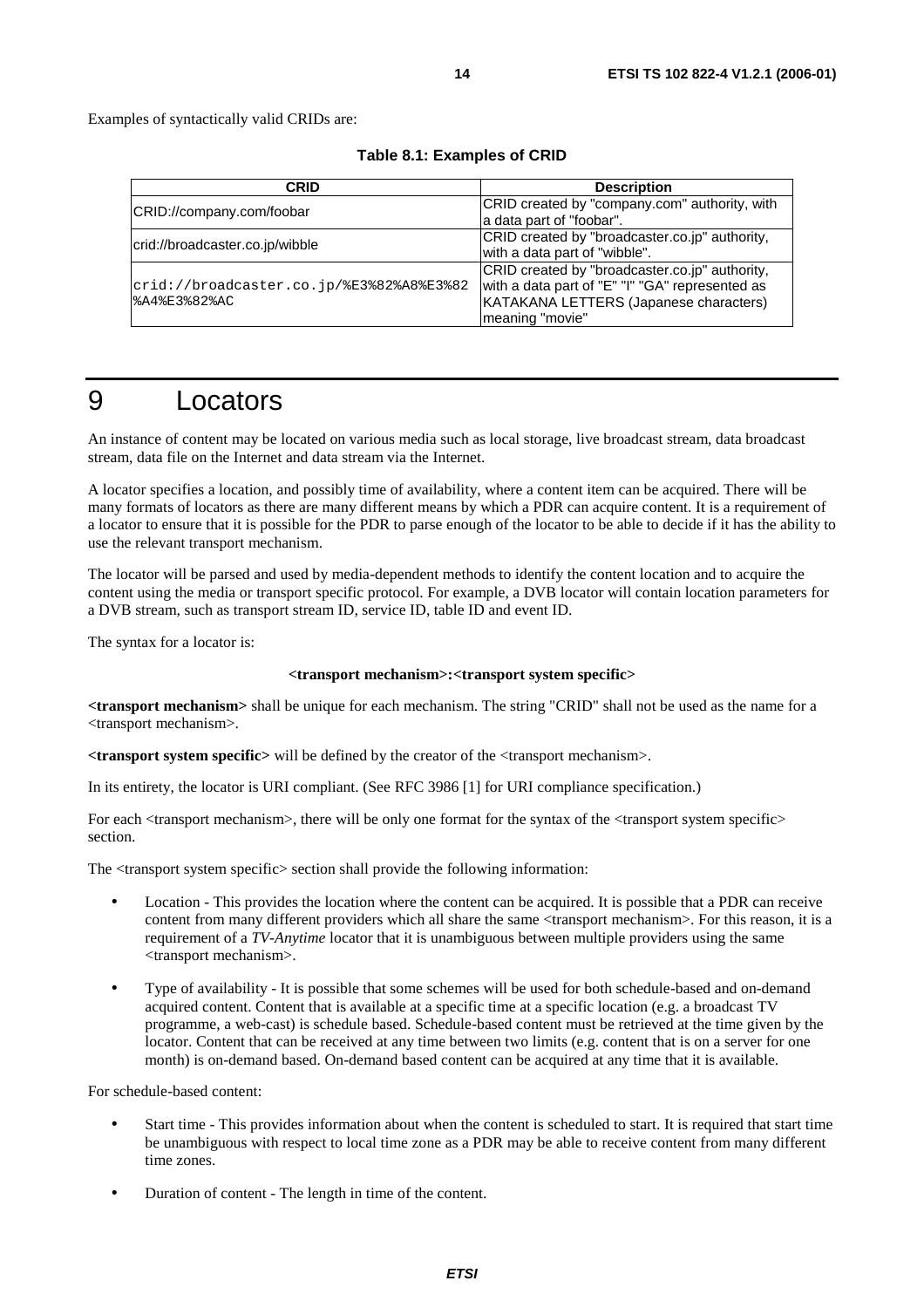For on-demand content:

- Start of availability This optional field, when present gives the first moment in time when the content is available. This time shall be unambiguous in terms of time zone as a PDR may be able to receive content from multiple time zones.
- End of availability This optional field gives the first moment in time that the content will become unavailable. This time shall be unambiguous in terms of time zone as a PDR may be able to receive content from multiple time zones.

In defining a syntax for the  $\langle$ transport system specific $\rangle$  section of a locator associated with a  $\langle$ transport mechanism $\rangle$ , there is an assumption about the environment the PDR exists within. For each <transport mechanism> a PDR will need a certain amount of information in order to receive content from this system. This information may be provided within the transport mechanism, or by any other means appropriate to the target PDR.

As an example of the information within the environment, a PAL Western European locator might use the network and channel identifier within its syntax. The mapping of network and channel identifier to a physical channel uses information carried in the vertical-blanking interval.

The transport mechanism may provide a more accurate timing system than the start time, which the PDR may decide to use for accurate content capture (e.g. PDC information, DVB event IDs).

### 10 Instance Metadata Identifiers

TS 102 822-3 sub-parts 1 [10] and 2 [11] provides the ability to describe specific instances of content. Whilst *TV-Anytime* created the CRID for location independent selection of content, it recognizes that there will be occasions where the consumer may wish to acquire a location dependent version of a piece of content.

To enable this scenario, an optional identifier may be assigned to each locator, and may be signalled in the instance description metadata. When the location of the content changes the locator might change, but the instance metadata identifier will not change.

An instance metadata identifier is only guaranteed to be unique within the scope of the CRID to which it has been assigned. It is permissible to assign the same identifier to different CRIDs.

A PDR may use the instance metadata identifier to track changes in the location of an instance of a piece of content. A PDR will need to use both the CRID and the identifier to track changes (as opposed to just the identifier) because the identifier is only guaranteed to be unique within a given CRID.

The identifier can also be used to link the instance description metadata with the information retrieved by the location resolution process.

Each instance metadata identifier will need to be unique within the scope of a given CRID. In order to enable multiple parties to provide instance identifiers, it is a requirement for every instance metadata identifier to begin with a name that is guaranteed to be unique. To ensure that this name is unique, it must be a registered Internet domain name. (See RFC 1591 [2] for DNS name registration). The name portion of an instance metadata identifier specifies the body that created the instance metadata identifier.

For a given instance identifier creator, there shall be only one instance metadata identifier per CRID - locator pair.

The syntax of an instance metadata identifier is:

#### **imi:[<name>/]<data>**

**<name>** is a registered Internet domain name. (See RFC 1591 [2] for DNS name registration). The <name> is case insensitive and must be a fully qualified name according to the rules given by RFC 1591 [2]. If the  $\langle$ name> portion of an instance metadata identifier is the same as the authority name of the CRID, the name and the forward slash may be omitted.

**<data>** is a free format string (with the exception that the forward slash character is prohibited) that is Uniform Resource Identifier (URI) compliant, and is meaningful to the body specified by the <name> field. The <data> portion of the instance metadata identifier is case insensitive.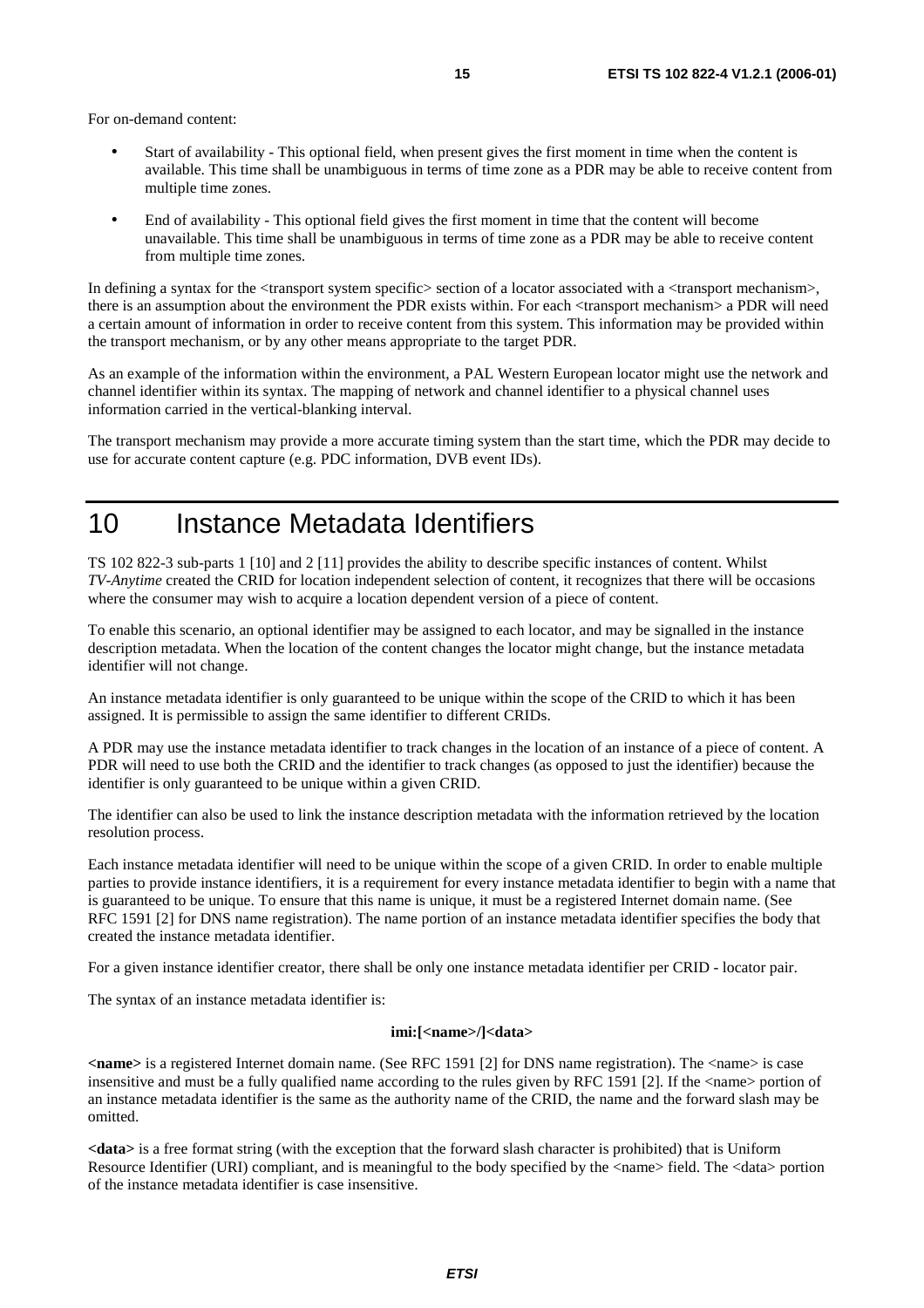Examples of syntactically valid instance metadata identifiers are:

| Instance Metadata Identifier     | <b>Description</b>                                                                                                                                                                                                         |
|----------------------------------|----------------------------------------------------------------------------------------------------------------------------------------------------------------------------------------------------------------------------|
| imi:company.com/foobar           | Instance metadata identifier created by "company.com", with a<br>data part of "foobar".                                                                                                                                    |
| imi:broadcaster.co.jp/broodjeham | Instance metadata identifier created by "broadcaster.co.jp", with<br>a data part of "broodjeham".                                                                                                                          |
| limi:meaning                     | Instance metadata identifier created by the CRID authority (the<br><name> portion of the instance metadata identifier was omitted,<br/>therefore the CRID authority is used), with a data portion of<br/>"meaning".</name> |

**Table 10.1: Examples of Instance Metadata Identifiers** 

It is optional for location resolution information to contain instance metadata identifiers. Therefore a PDR shall not assume that these identifiers are always available in its acquisition procedures.

The following example demonstrates the use of an instance metadata identifier to track the change in location of a piece of content.

#### **Table 10.2: Example of a resolved CRID**

| CRID                      | Locator                                                       | <b>Identifier</b> |
|---------------------------|---------------------------------------------------------------|-------------------|
| crid://example.net/abc123 | dvb://123.5ac.3be;3e45@2001-12-07T12:0<br>$10:00.00+01P02:10$ | limi:def.com/1    |
|                           | ftp://example.net/mirror/def123.mov                           | limi:def.com/2    |

#### **Table 10.3: Example of the same resolved CRID after a change in location identified by "imi:def.com/1"**

| CRID                      | Locator                                                       | <b>Identifier</b>       |
|---------------------------|---------------------------------------------------------------|-------------------------|
| crid://example.net/abc123 | dyb://123.5ac.100;1e4a@2001-12-07T15:0<br>$10:00.00+01P02:10$ | limi:def.com/1          |
|                           | ftp://example.net/mirror/def123.mov                           | $\text{limi:def.com/2}$ |

In the following example the name portion has been omitted from the instance metadata identifier, because it is the same as the name of the CRID authority. In this example, the identifier "imi:1" is equivalent to writing "imi:example.net/1".

| CRID                      | Locator                                                       | <b>Identifier</b> |
|---------------------------|---------------------------------------------------------------|-------------------|
| crid://example.net/abc123 | dvb://123.5ac.100;1e4a@2001-12-07T15:0<br>$10:00.00+01P02:10$ | imi:1             |
|                           | ftp://example.net/mirror/def123.mov                           | limi:2            |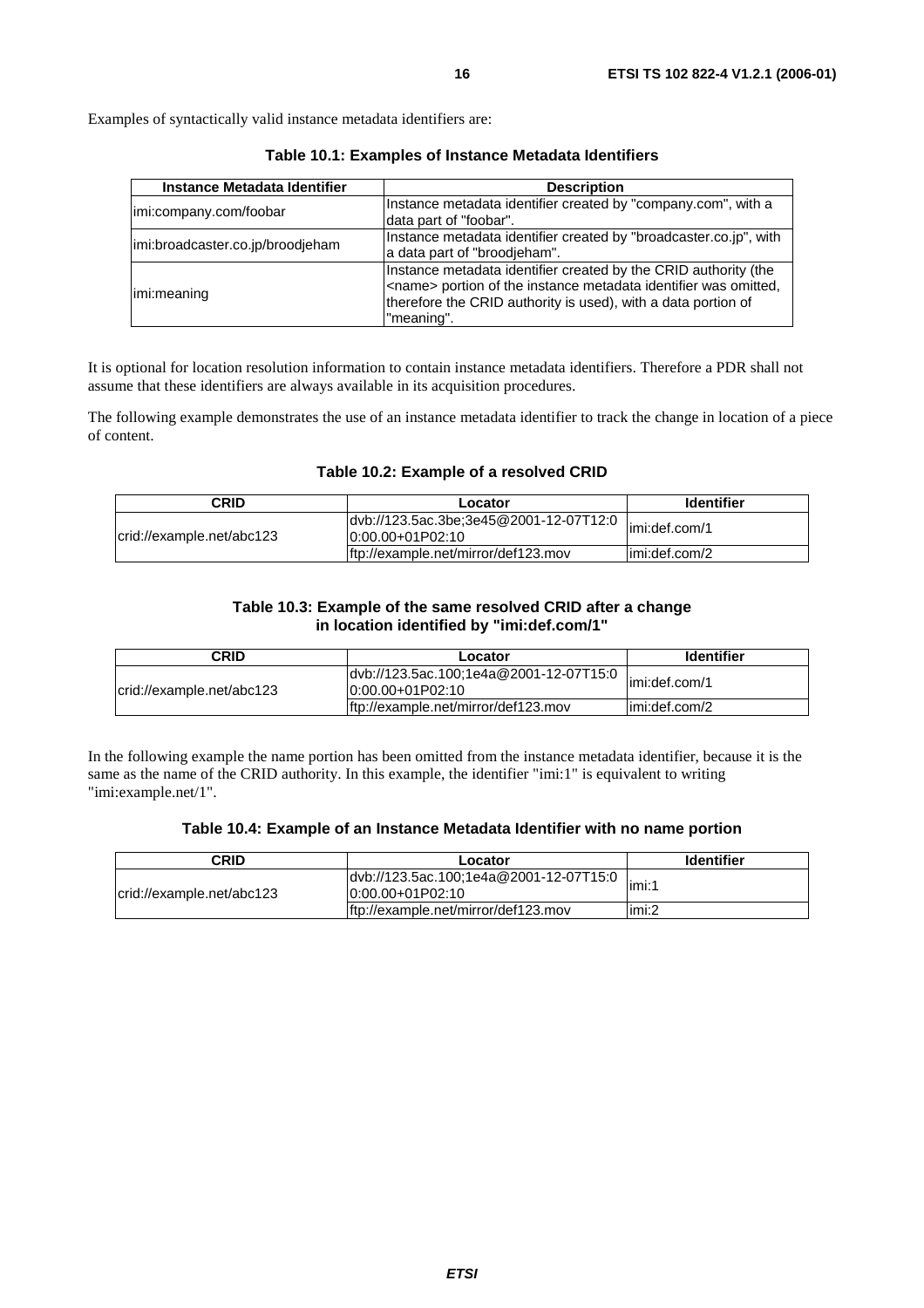Table 10.5 shows a more complex set of permissible combinations of CRID and instance metadata identifier.

| <b>CRID</b>                                                                                              |                               | Locator                                                                                                                                                                                                             | <b>Identifier</b> | <b>Note</b> |  |
|----------------------------------------------------------------------------------------------------------|-------------------------------|---------------------------------------------------------------------------------------------------------------------------------------------------------------------------------------------------------------------|-------------------|-------------|--|
| crid://example.net/abc123                                                                                |                               | dvb://123.5ac.100;1e4a@2001-12-07T1<br>5:00:00.00+01P02:10                                                                                                                                                          | imi:1             |             |  |
|                                                                                                          |                               | ftp://example.net/mirror/def123.mov                                                                                                                                                                                 | imi:2             |             |  |
|                                                                                                          |                               | dvb://123.6ef.200;5e23@2002-01-31T14<br>:20:00.00+01P00:30                                                                                                                                                          | imi:mdprov.com/01 | 2           |  |
|                                                                                                          | crid://example.net/je98       | dvb://123.6ef.200;1c24@2002-02-14T14<br>:20:00.00+01P00:30                                                                                                                                                          | imi:mdprov.com/02 |             |  |
| crid://example.net/ja90                                                                                  |                               | dvb://2a3.faa.100;8ee9@2002-01-29T01<br>:20:00.00+01P01:30                                                                                                                                                          | imi:mdprov.com/01 | 3           |  |
|                                                                                                          |                               | dvb://c01.ad3.400;003c@2002-02-14T1<br>8:00:00.00+01P01:00                                                                                                                                                          | imi:mdprov.com/02 |             |  |
|                                                                                                          | crid://broadcaster.co.uk/0203 | dvb://c01.ad3.400;003c@2002-02-14T1                                                                                                                                                                                 | imi:1             | 4           |  |
|                                                                                                          |                               | 8:00:00.00+01P01:00                                                                                                                                                                                                 | imi:mdprov.com/01 |             |  |
|                                                                                                          |                               | NOTE 1: Resolution for CRID "crid://example.net/abc123" with two instance metadata identifiers. No name is<br>provided for the instance metadata identifier, therefore the CRID authority of "example.net" is used. |                   |             |  |
| NOTE 2:                                                                                                  |                               | Resolution for CRID "crid://example.net/je98" with two instance metadata identifiers. In this                                                                                                                       |                   |             |  |
| example an instance metadata identifier provider of "mdprov.com" has been specified.                     |                               |                                                                                                                                                                                                                     |                   |             |  |
| The same as the previous two examples, showing the resolution of a CRID to two locators with<br>INOTE 3: |                               |                                                                                                                                                                                                                     |                   |             |  |
| associated instance metadata identifiers. Note that this example uses the same instance identifiers      |                               |                                                                                                                                                                                                                     |                   |             |  |
| as the previous example. The instance identifiers are disambiguated by the CRID.                         |                               |                                                                                                                                                                                                                     |                   |             |  |
| NOTE 4:                                                                                                  |                               | This example shows two different instance metadata identifiers being assigned to the same CRID                                                                                                                      |                   |             |  |
|                                                                                                          |                               | and locator. This is only allowed because the identifiers are from different identifier providers.                                                                                                                  |                   |             |  |

**Table 10.5: Example of a more complex resolution table** 

## 11 Resolving Authority Record (RAR)

The Resolving Authority Record (RAR) is an essential element in the location resolution process for both the unidirectional and bi-directional networks. It provides the information needed for retrieving the location resolution data for a given authority.

Each resolution authority will require one or more resolving authority records to exist in the PDR for location resolution to take place. Each resolving authority record will need to be placed inside some sort of transport specific container, which allows the PDR to know that this is a resolving authority record.

In the case of multiple records for the same authority, for each location resolution to be done, the PDR can choose to use any of them.

### 11.1 Contents of Resolving Authority Record

The present document does not define a transmission format for the RAR in uni-directional networks. The present document does however define the information that must be carried by the encoded RAR. A transmission format is specified for the bi-directional content referencing process over TCP/IP, which is given in clause 12.3.

A *TV-Anytime* compliant RAR shall contain at least the following items of information:

**Resolution Provider:** The name of the body that is providing location resolution. It is possible that different bodies are providing location resolution for a single authority, for example a broadcaster might be providing a secondary resolution service for a content creator. These different location resolution providers need to be able to identify themselves for such purposes as updating their resolving authority records. The name of the resolution provider follows the naming rules given in clause 7.

**Authority name:** The name of the *TV-Anytime* CRID authority as described in clause 7.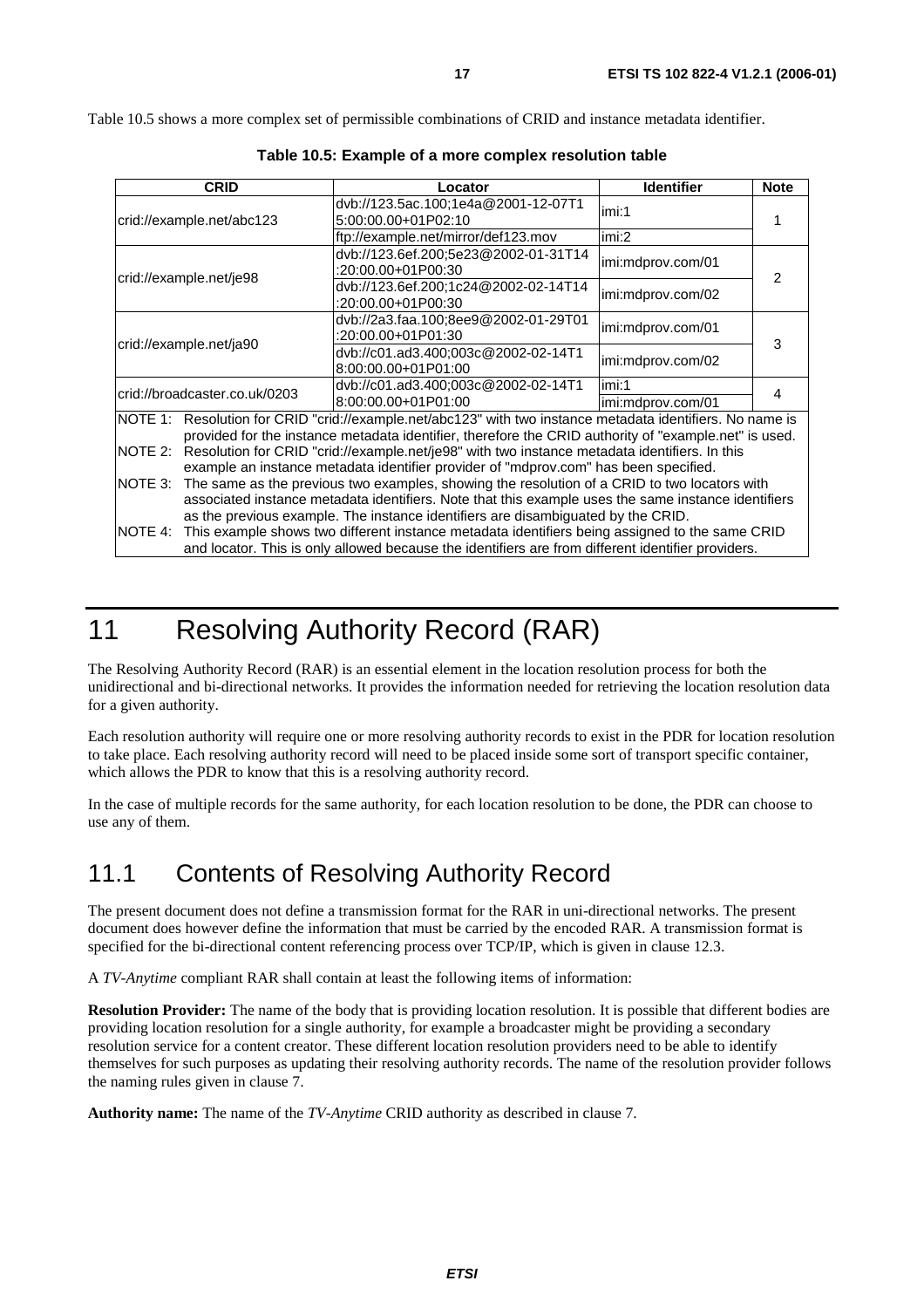**Class:** The class field defines whether this authority record defines a resolution authority that can resolve all CRIDs for this authority name (class = primary) or only resolves some CRIDs for this authority name (class = secondary). The reason for providing secondary resolving authority records is to allow one resolution provider to provide a partial resolving service for a content referencing authority. An example of this is a broadcaster providing partial resolution of another authority (such as the content creator) for the content they broadcast.

**Version number:** A number that is incremented each time the resolution provider wishes to update its resolving authority records for a given authority name. The set of authority records the PDR should update is based on the combination of the authority name and the resolution provider. When a new version number is received for an authority by a resolution provider, all old resolving authority records for this authority name and resolution provider combination will be discarded by the PDR. When the version number reaches  $2^{32}$  - 1, the next version number shall be zero. Tables are considered equivalent if they have the same values of Resolution Provider, Authority name, version number and URL.

**URL:** The location where resolution information can be found. The URL could point to a broadcast stream, or to a server on the Internet or any other place where location resolution information can be found. The syntax of the URL is that of the locator as given in clause 9.

**First valid date:** The first date when this authority can be used, in a form that is unambiguous with respect to time zone.

Last valid date: The first date when this authority cannot be used, in a form that is unambiguous with respect to time zone.

The reason for providing start and end dates for resolution is so that resolution providers can move their resolution URLs and be sure all PDRs have switched to the new URL once the last valid date of the old resolution record has passed.

**Weighting:** The weighting field is used to give a hint to the PDR as to the order to try multiple records for an authority from the same resolution provider by providing the largest weighting number to the URL that should be tried first. The weighting field is only used to provide ordering between resolution provider records for the same combination of resolution provider and authority name and not for ordering one provider over another.

| <b>Field Name</b>   | <b>Contents</b>                  |
|---------------------|----------------------------------|
| Class               | Secondary class                  |
| Weighting           |                                  |
| First valid date    | 9:30 am 26 September 2000        |
| Last valid date     | 6:00 pm 28 November 2000         |
| Resolution Provider | tva.resprov.com                  |
| Authority name      | lautnam.com                      |
| URL                 | http://www.resprov.com/lr/autnam |

**Table 11.1: An example Resolving Authority Record** 

## 12 Protocols for Location Resolution

### 12.1 Common Features and Interfaces

This clause defines the features common to location resolution using unidirectional or bi-directional networks. It is included here to provide a context for the details that follow in clauses 12.2 and 12.3, and provides the descriptions of the terms that will be used in these clauses.

### 12.1.1 Resolution Handler

In the *TV-Anytime* environment, content referencing services can be delivered through various delivery systems such as IP networks or broadcast TV. Figure 12.1 shows the concept of a modular resolution system, with multiple resolution handlers as required for specific location resolution transport mechanisms.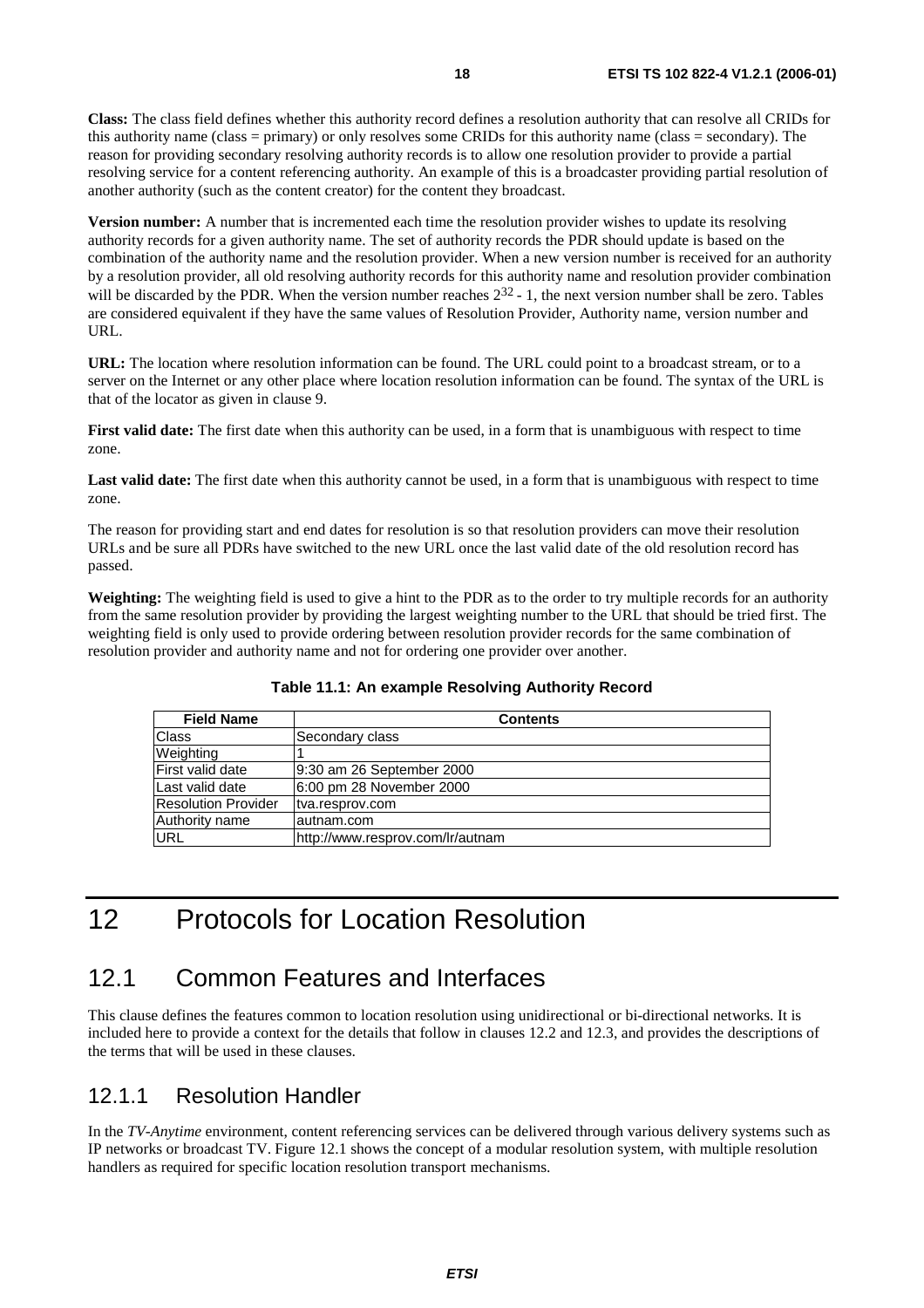

**Figure 12.1: CRID Resolution Architecture** 

Figure 12.1 provides a network-transparent method for resolution, with multiple resolution handlers providing the network and protocol-dependent CRID resolution. For example, one resolution method is resolving CRIDs locally, by co-operating with the local storage management system to resolve the location of the locally stored content. Another resolution system might resolve a CRID using external name handling systems via a back channel or an Internet connection. Another system may refer to System Information (SI) tables, which contain mapping tables between CRIDs and locators and are transported in a digital broadcast stream.

It is envisaged that the resolution handler is an extensible resolution mechanism so that in the future when a new location resolution transportation method is developed, it is possible to extend the resolution process by implementing and plugging in a new resolution handler.

Steps in the content referencing process are now summarized:

- 1) The CRID is used to decide which resolution handlers to invoke to resolve this CRID.
- 2) The resolution request is forwarded to the appropriate resolution handlers.
- 3) Each chosen resolution handler tries to resolve the CRID into locators or another set of CRIDs. The resolution process depends on the implementation of resolution handler. As part of this resolution process, the resolution handler may need to communicate with an external system. Some example processes between a resolution handler and an external system are:
	- Resolve the CRID using a mapping table located in the PDR. This method is appropriate for locally recorded contents or cached information from broadcast or IP networks.
	- Resolve the CRID using the broadcast stream.
	- Resolve the CRID via Internet or back channel.

## 12.2 Location Resolution Over Unidirectional Networks

This clause of the specification defines the common features of resolution handlers that work with unidirectional networks. Each resolution handler using a unidirectional network will have a dynamic behaviour similar to the one given in the flow chart figure 12.2.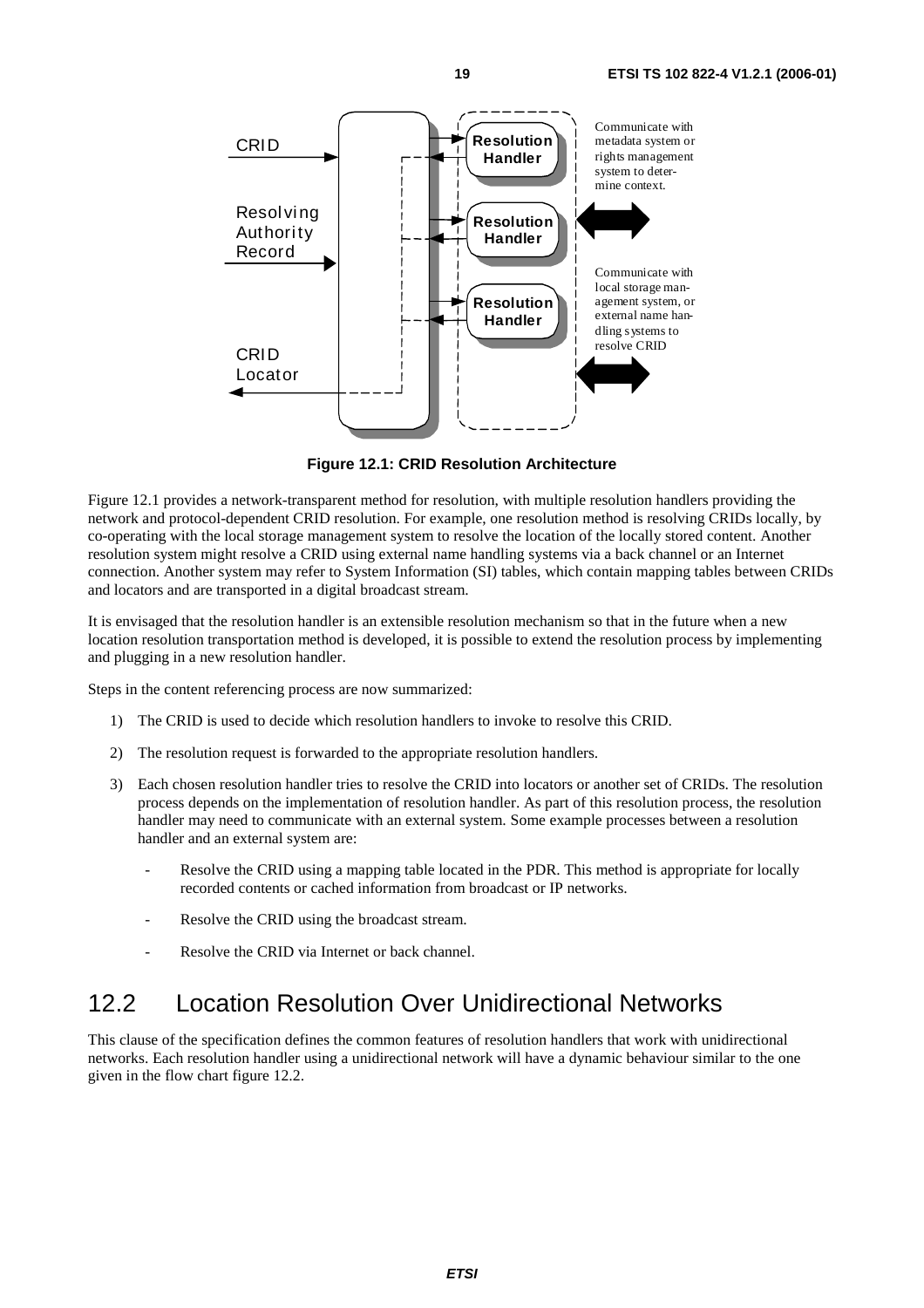

**Figure 12.2: Dynamic Behaviour of Resolution Handler using Unidirectional Network** 

The first step of location resolution in a unidirectional system is for the PDR to learn where it can receive location resolution information. This location is provided by the resolving authority record, which will need to be broadcast to the PDR at some known location. Failure to find any authority records for the given CRID's authority will result in a failure to resolve CRIDs created by that authority.

Once this resolving authority record has been located, the PDR will know where to listen for location information for the given CRIDs' authority (by using the URL field of the appropriate authority record).

The PDR will have to choose one or more resolution handlers to use for resolving the desired CRID, as it will need to pick the resolution handlers that can understand the protocols used to carry the location resolution information. An example of this choice is the PDR choosing the DVB resolution handler if the resolution record says that resolution information is being sent on a DVB transport stream.

It is likely that a PDR implementation will also use the local resolution handler in case the content the CRID refers to is already available locally.

The information that will be sent in the unidirectional location resolution stream shall be in the form of a table that consists of CRID to message mappings. Each input CRID will output to a message that shall contain a status field. When the status field contains a value to indicate that the input CRID is valid, the message shall contain one or more CRIDs, or one or more locators.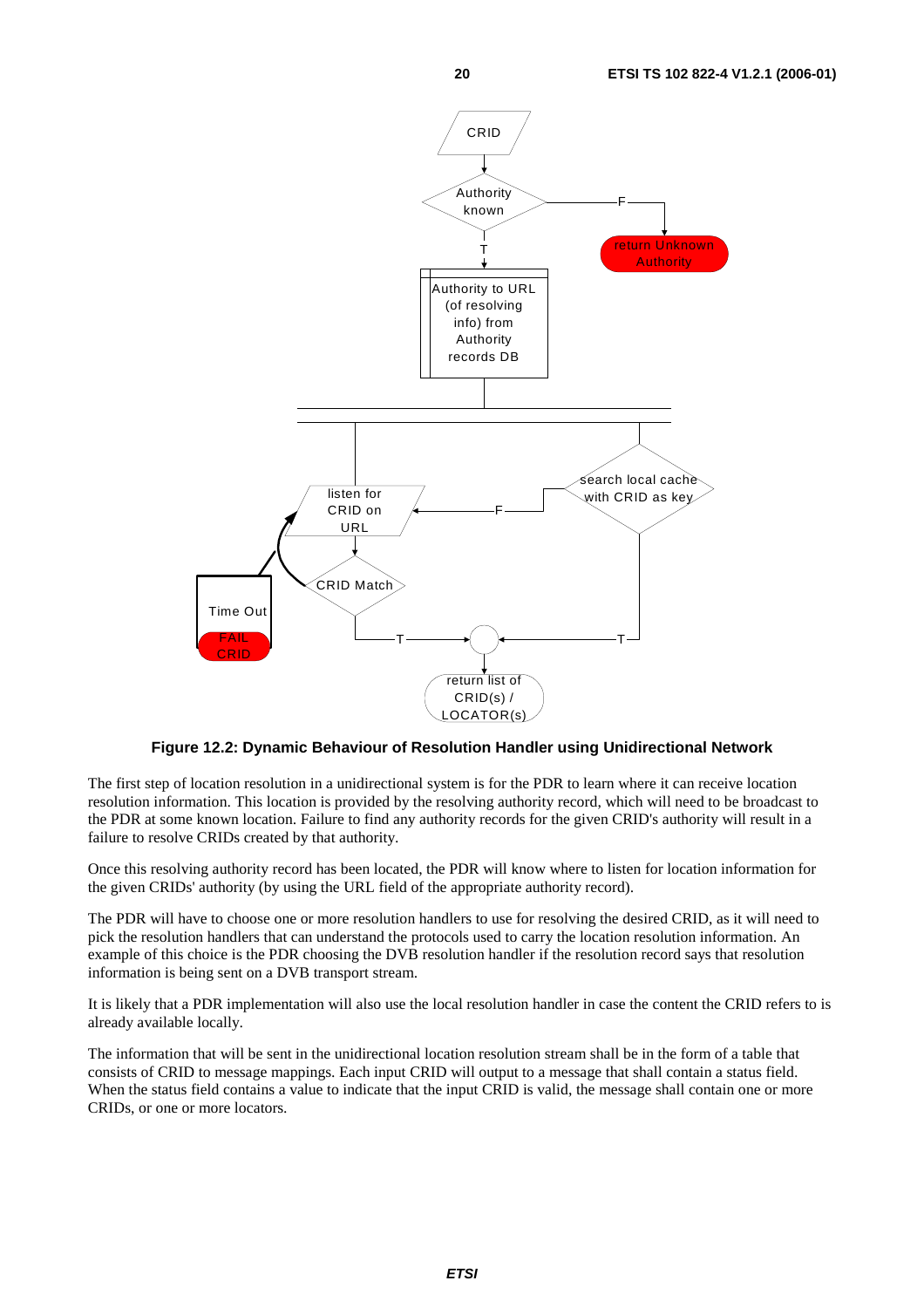A *TV-Anytime* compliant unidirectional location resolution stream shall contain a stream of matched pairs of:

**CRID Message** 

Each message shall at least contain:

#### **Table 12.1: Location Resolution Message Format for Unidirectional System**

| Field         | <b>Description</b>                                                                                                                                           |  |
|---------------|--------------------------------------------------------------------------------------------------------------------------------------------------------------|--|
| <b>Status</b> | "CRID is resolved" (resolution list follows).<br>"discard CRID" (E.g. CRID is no longer valid).<br>l"resolve after date <xxx>" (keep CRID, try later).</xxx> |  |

If Status = CRID is resolved:

| Field                        | <b>Description</b>                                                         |  |
|------------------------------|----------------------------------------------------------------------------|--|
|                              | "all" (all items of the following list must be acquired)                   |  |
| <b>Acquisition directive</b> | "any" (any item from the following list may be acquired as they are        |  |
|                              | alternative locations for the same content).                               |  |
| A list of CRIDs or           | CRIDs will conform to the syntax given in clause 8.                        |  |
| a list of Locator(s)         | Locators will conform to the syntax given in clause 9.                     |  |
|                              | Optionally, each locator can have an associated instance metadata          |  |
|                              | identifier.                                                                |  |
|                              | Is the list complete?                                                      |  |
| <b>Resolution complete</b>   | yes (CRID is completely resolved)                                          |  |
|                              | (e.g. this is the last episode of the series)                              |  |
|                              | no (CRID might resolve into more items at a later date)                    |  |
|                              | Date after which the PDR should attempt to re-resolve the CRID. This field |  |
| <b>Re-resolution date</b>    | is only meaningful when the Resolution Complete flag is set to "no". This  |  |
|                              | date shall be unambiguous with respect to time zone                        |  |

| If Status $=$ "Resolve after date" |                                                                                                                                              |
|------------------------------------|----------------------------------------------------------------------------------------------------------------------------------------------|
| Field                              | <b>Description</b>                                                                                                                           |
| Date                               | The date and time on or after which the PDR should try to re-resolve the<br>CRID. This field shall be unambiguous with respect to time zone. |

Table 12.2 describes the acquisition behaviour of a PDR in response to the status flags.

#### **Table 12.2: Interpretation of Status Flags**

| <b>Acquisition Directive</b> | <b>Resolution Complete</b> | <b>Description</b>                                                                                       |
|------------------------------|----------------------------|----------------------------------------------------------------------------------------------------------|
| All                          | No                         | Acquire all items in list and await further items.                                                       |
| All                          | Yes                        | Acquire all content items, after which acquisition<br>of this CRID is complete.                          |
| Any                          | No                         | Select any of current item list (after which the<br>acquisition is complete) or await additions to list. |
| Any                          | Yes                        | Select any one of the list items after which the<br>acquisition is complete.                             |

### 12.2.1 Guidance on use of Resolution Status Flags

CRIDs that when resolved translate into one or more CRIDs, with the acquisition directive of "all" and have the resolution complete flag set to "no" can be used for grouping of content that changes over time, for example a TV series. Such a group CRID may continue with its resolution complete flag set to "no" for a long period of time if the series has no planned end. It is permissible for a PDR to allow the user to view the content the PDR has acquired for this incomplete group CRID.

A CRID that resolves into one or more locators should not be used for an ongoing group (such as a series) as the PDR will assume that when the acquisition directive is set to "all" it must acquire all the parts of the content specified by the list of locators before that content is fully acquired, and hence viewable by the user.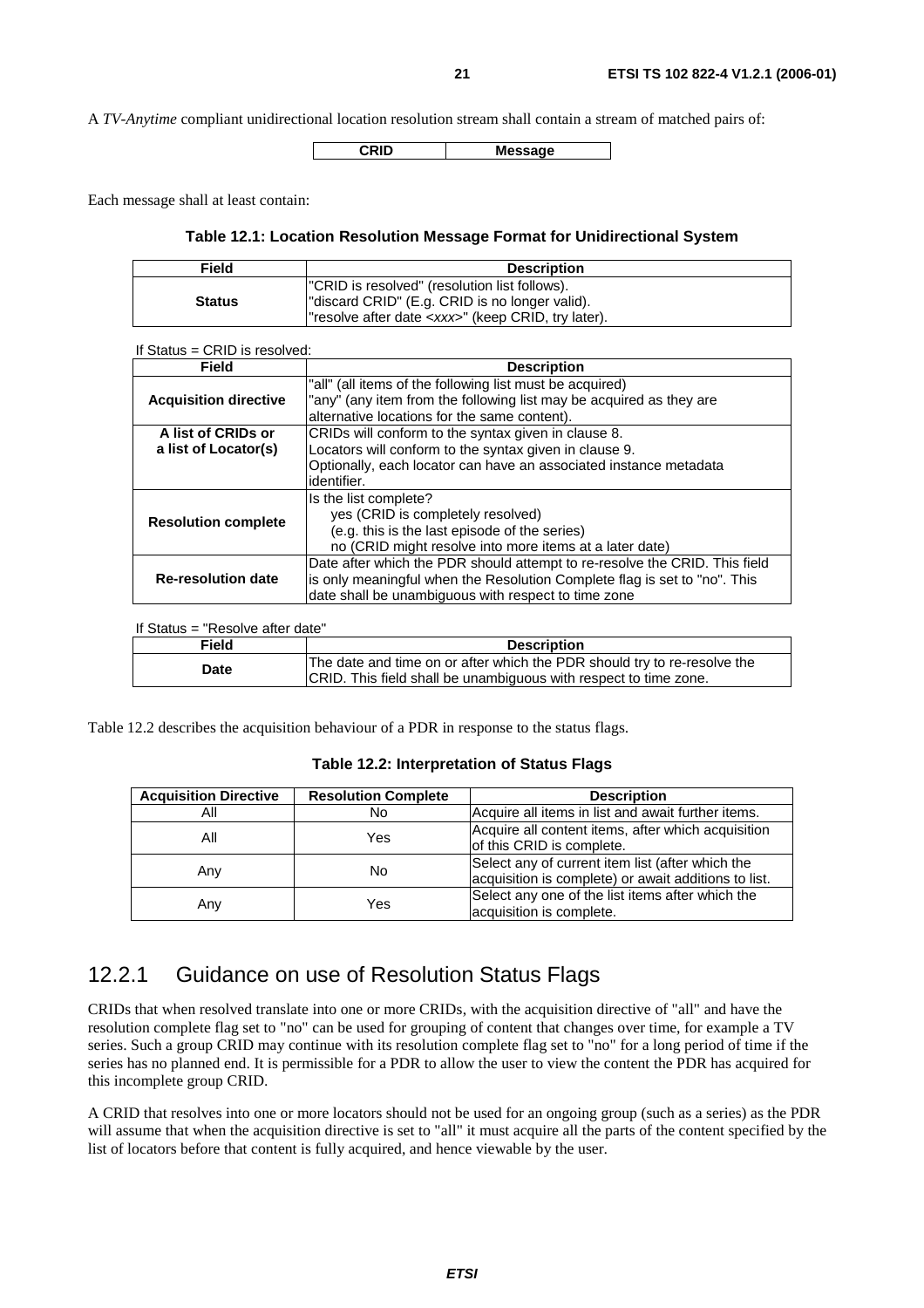| <b>Resolution type</b> | <b>Acquisition directive</b> | <b>Description of PDR behaviour</b>                                                                                                                              |
|------------------------|------------------------------|------------------------------------------------------------------------------------------------------------------------------------------------------------------|
| CRID to CRID(s)        | All                          | All result CRIDs should be acquired. Each result<br>CRID can be considered either as its own content<br>litem or as part of the group.                           |
| CRID to CRID(s)        | Any                          | Any of the result CRIDs can be acquired as they are<br>considered equivalent by the authority that created<br>this CRID.                                         |
| CRID to Locators(s)    | All                          | All items must be acquired before the content is<br>complete. It is an implementation choice as to<br>whether a PDR will allow viewing of incomplete<br>content. |
| CRID to Locators(s)    | Any                          | Select any one of the locators as they are<br>considered equivalent by the authority that created<br>lthis CRID.                                                 |

**Table 12.3: PDR behaviour in response to acquisition directive** 

It is an implementer's option as to whether the PDR will always go to the unidirectional stream for location resolution, or provide some local caching mechanism. This caching mechanism might be to cache resolved CRIDs, or to cache the unidirectional stream in case it is needed later. This cached information might be used by the resolution handler that handles the unidirectional stream or by creating another resolution handler that uses locally cached data.

### 12.3 Location Resolution Over Bi-directional Networks

In order for a PDR to use the location resolution services over bi-directional networks it is necessary to define a protocol to allow the PDR to initiate a connection and then transfer requested data between itself and a resolution service located at a remote server.

This clause specifies how a PDR can discover the location of such a server on a bi-directional network and the TVA protocol to achieve the appropriate *TV-Anytime* data transfers over such a network.

This clause does not specify how content is retrieved over a bi-directional network.

### 12.3.1 Generic Bi-directional Resolution Server Discovery

This discovery stage may not be required by all network implementations.

Given a CRID to resolve, the first step is to find a server that might be able to resolve this CRID. The process of server discovery is based on using the authority name from the CRID.

The present document makes the assumption that the CRID the PDR has been asked to resolve is from an authority completely new to the PDR, so that it has no prior knowledge of where to get this CRID resolved. In an actual implementation there may be some sort of caching of previous server discoveries, but the exact nature of this caching is implementation specific.

In the following example, an intermediate server is contacted to discover the address of the location resolution server.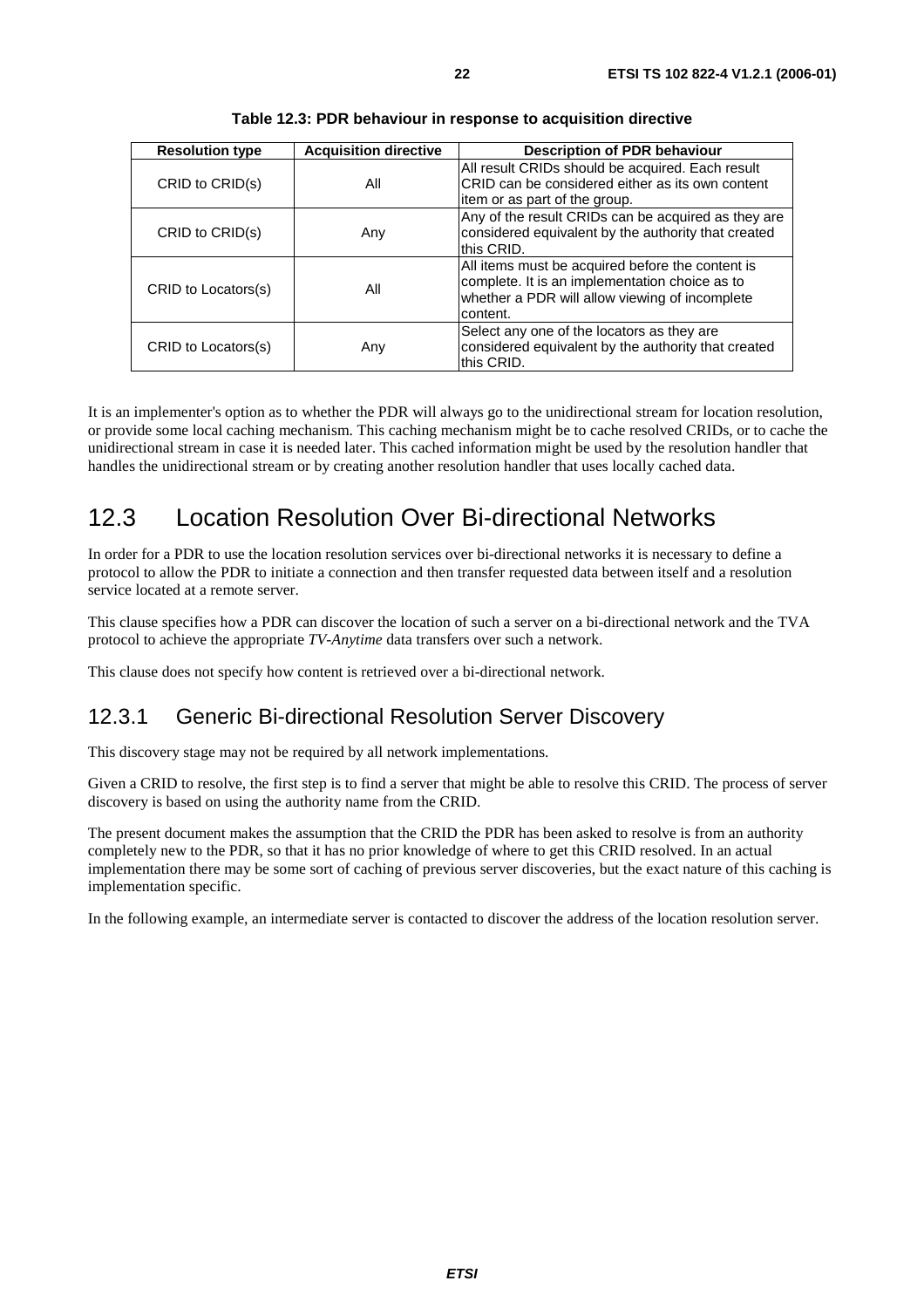

**Figure 12.3: Example of Location Resolution Server Discovery** 

### 12.3.2 Generic Bi-directional Request to Resolution Server

Once the resolution server has been discovered, the next step is to communicate with this resolution server. The inputs to the server will be a list of one or more CRIDs to resolve, and optional flags to specify how the response should be created.

The *TV-Anytime* defined optional flags are:

- 1) SubmittedCRID.
- 2) Result.

#### **Table 12.4: SubmittedCRID Flag Description**

| Value of SubmittedCRID flag | <b>Description</b>                                              |
|-----------------------------|-----------------------------------------------------------------|
|                             | No descriptive metadata about the CRIDs being submitted shall   |
|                             | be returned with the resolution information.                    |
|                             | Instances of the ProgramInformationTable or                     |
|                             | GroupInformationTable schemas shall be returned which           |
|                             | describe the submitted CRIDs, if the location resolution server |
|                             | has this information.                                           |
| All other values            | Reserved.                                                       |

#### **Table 12.5: Result Flag Description**

| <b>Value of Result flag</b> | <b>Description</b>                                                |
|-----------------------------|-------------------------------------------------------------------|
|                             | No descriptive metadata about the results from the location       |
| U                           | resolution shall be returned with the resolution information.     |
|                             | If the submitted CRID resolves into further CRIDs, instances of   |
|                             | the ProgramInformationTable or GroupInformationTable              |
|                             | schemas shall be returned for each resolved CRID, if the location |
|                             | Iresolution server has this information.                          |
|                             | If the submitted CRID resolves into locators, instances of the    |
|                             | ProgramLocationTable schema shall be returned for each            |
|                             | locator, if the location resolution server has this information.  |
| All other values            | Reserved.                                                         |

If any of the optional flags are not present they are assumed to have a value of zero.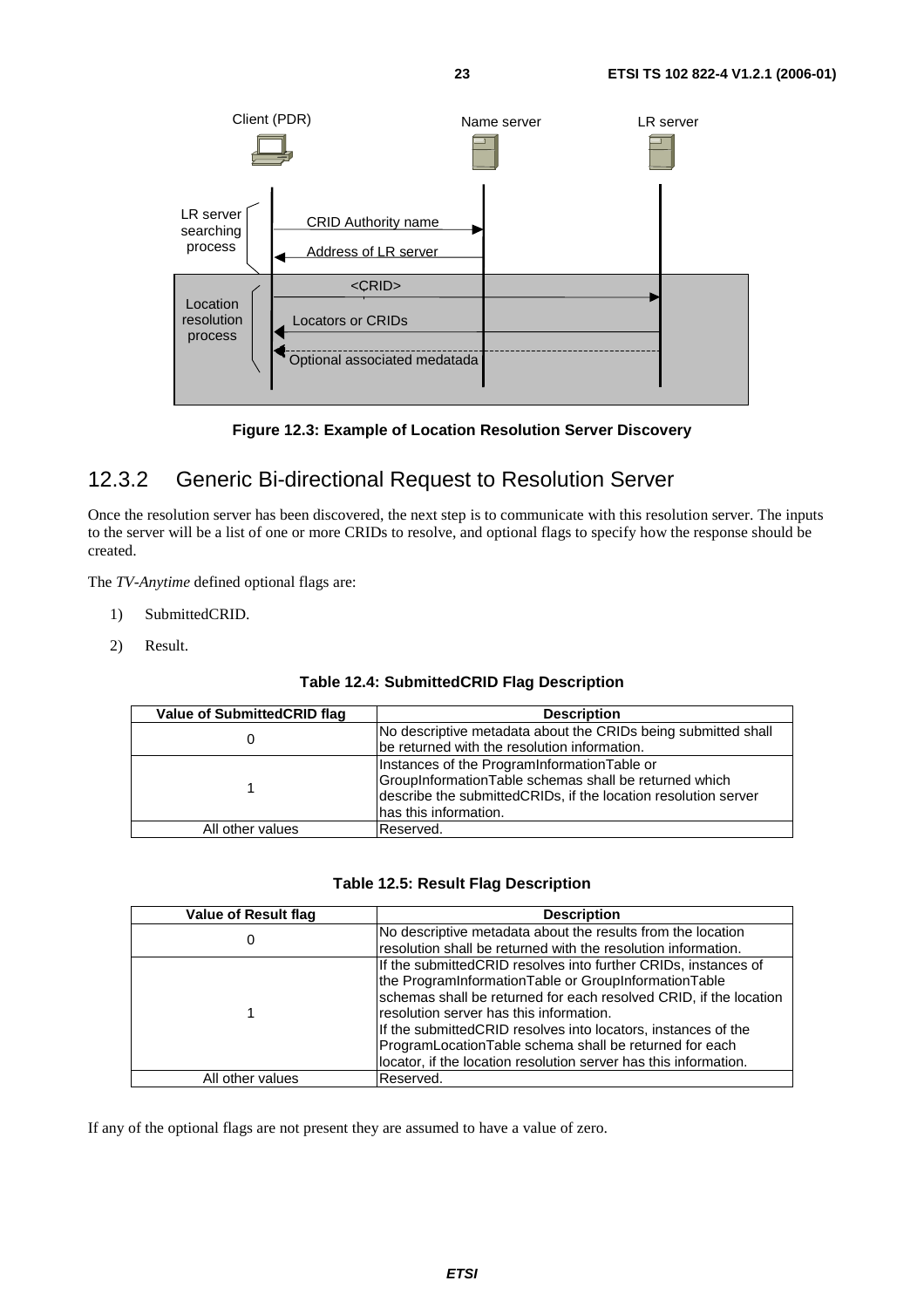### 12.3.3 Generic Bi-directional Response From Resolution Server

The resolution server will respond with one of three possible types of information:

- 1) The result from resolving the CRID. The response will contain instance(s) of XML schemas defined in TS 102 822-3-1 [10] and in annex A of the present document. The permitted response schemas are listed later in this clause.
- 2) A Resolving Authority Record (RAR). The PDR should store this RAR using the rules given in the unidirectional model, and then contact the server given by the URL field of the RAR.
- 3) A re-direct. The resolution server will return a message that gives the address of another location resolution server to contact.

In case (1) and case (3) where a PDR does not receive a RAR, the PDR shall assume the location resolution server is a primary class server, and follow the appropriate rules given in the present document for primary class resolution servers.

The permitted instantiated elements of the XML schemas defined in TS 102 822-3-1 [10] and in annex A of the present document are:

- GroupInformationTable.
- ProgramInformationTable.
- ProgramLocationTable.
- ContentReferencingTable.

When an XML instance document is returned by the location resolution server, an instance of a ContentReferencingTable that contains CRIDResult or LocationsResult for each CRID submitted shall be returned. When indicated by the SubmittedCRID and Result flags, instances of GroupInformationTable, ProgramInformationTable and ProgramLocationTable may also be returned.

The results may be returned in any order the location resolution server desires and not necessarily the order in which the PDR specified in the request to the server.

### 12.3.4 Dynamic Behaviour of PDR and Location Resolution Server

For the case where the PDR is connected to a bi-directional network there is a need to specify some aspects of the dynamic behaviour of location resolution requests in a *TV-Anytime* compliant PDR. This is required in order to avoid large numbers of PDRs all trying to contact the same location resolution server at the same moment in time.

As well as a PDR having a prescribed manner to avoid excess loading of a location resolution server, it is advisable that a location resolution provider takes certain steps in their implementation to aid the reduction of large instantaneous loads on their servers. When a server returns a response that indicates a CRID should be resolved again at a future date, it is advisable for the server not to return the same time and date information to all clients requesting this CRID, as they will then all try to contact the server at the same moment in time.

It should be noted that a PDR, in addition to receiving location information from a bi-directional network, might also be receiving information from one or more broadcast networks. When receiving information from a broadcast chain, there is the potential for many PDRs to all receive the same time and date for re-resolution.

In order to reduce the effect of instantaneous server loading, the PDR will need to implement a dynamic behaviour that does not cause overloading of a location resolution server by frequent repeated access to the same server.

#### 12.3.4.1 Requirements for PDR dynamic behaviour

- 1) When the date and time for re-resolution arrives, the PDR shall wait a further random amount of time before contacting the location resolution server. This is required in order to reduce the chances of the location resolution server being swamped by many PDRs contacting it at the same moment in time.
- 2) If the location resolution server returns a re-resolution time and date that is in the past, the PDR shall wait a random amount of time before contacting the location resolution server again.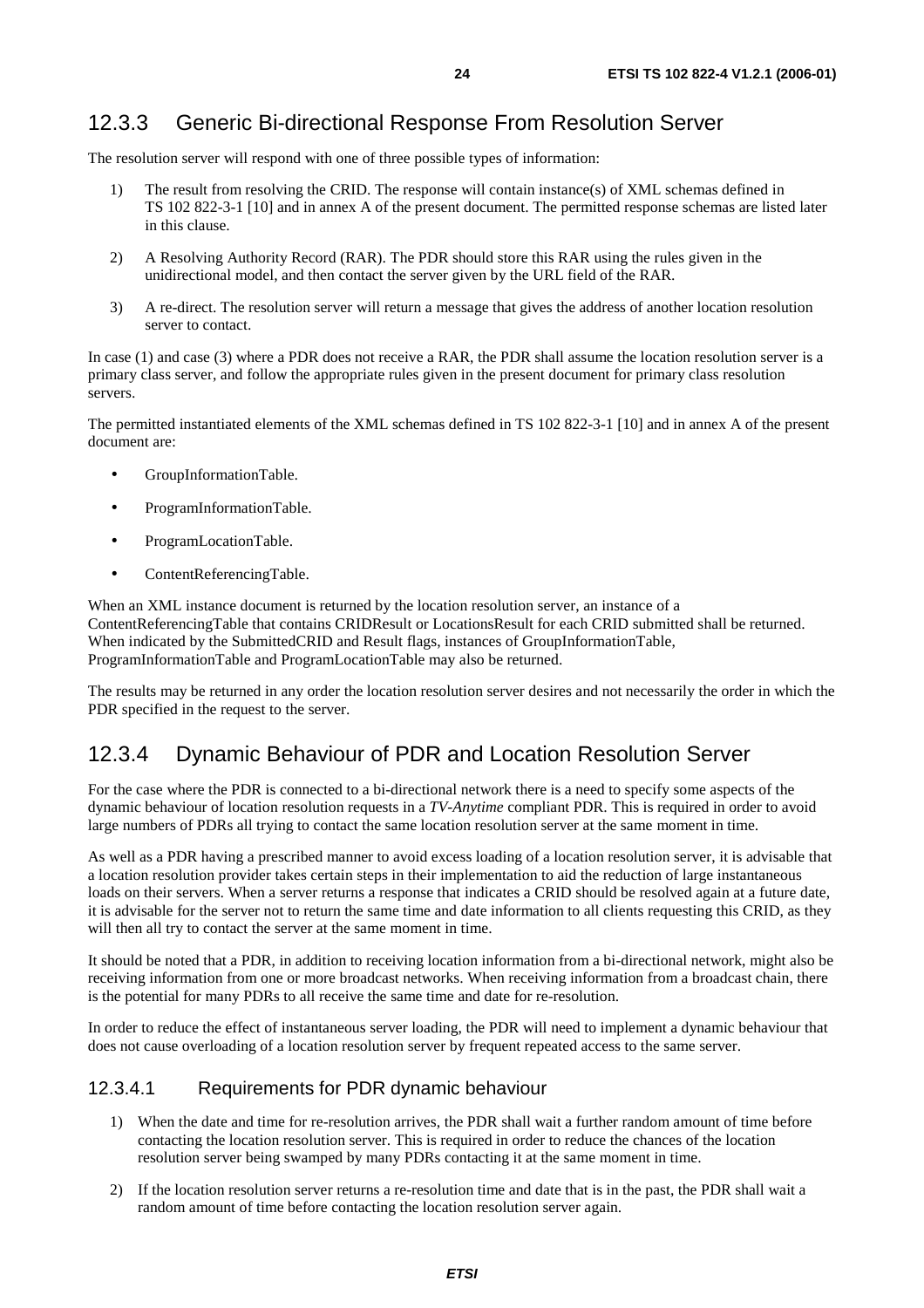- 3) If the location resolution server is unavailable, the PDR shall assume the response for the CRIDs being resolved is "resolve again at a later date". The date and time at which to re-resolve is based on the current date and time plus a random amount of time.
- 4) When a location resolution server returns information to specify that the CRID is unknown and this location resolution server is a secondary class server, and the PDR wishes to try this server again, the PDR shall wait a random amount of time before trying again.
- 5) When a location resolution server returns information to specify that the CRID is unknown and this location resolution server is a primary class server, the PDR should cease trying to resolve this CRID as it will never be resolvable.
- 6) The random time interval generator algorithm inside a given manufacturer's PDR should not be configured in such a manner that all their PDRs have identical random time interval sequences. Testing compliance to this requirement is not specified in the present document.
- 7) The standard deviation of the random time interval generator shall be at least 10 minutes. Testing compliance to this requirement is not specified in the present document.

Annex B describes a candidate for the dynamic behaviour of the PDR when communicating with a remote location resolution server.

### 12.3.5 TCP/IP Based Resolution Server Discovery

As the <DNS name> part of the authority name is a name that is a registered Internet domain name, the mechanisms defined for DNS name lookup can be used as part of the server discovery phase.



**Figure 12.4: Stages of TCP/IP Based Resolution Server Discovery** 

#### 12.3.5.1 Internet Service Discovery Query (RFC 2782)

RFC 2782 [6] provides an expansion of the DNS (see RFC 1591 [2]) system that is used to allow Internet connected machines to find mail servers. In addition to being able to search for Mail eXchange (MX) records, it is also possible to Search for seRVice (SRV) records.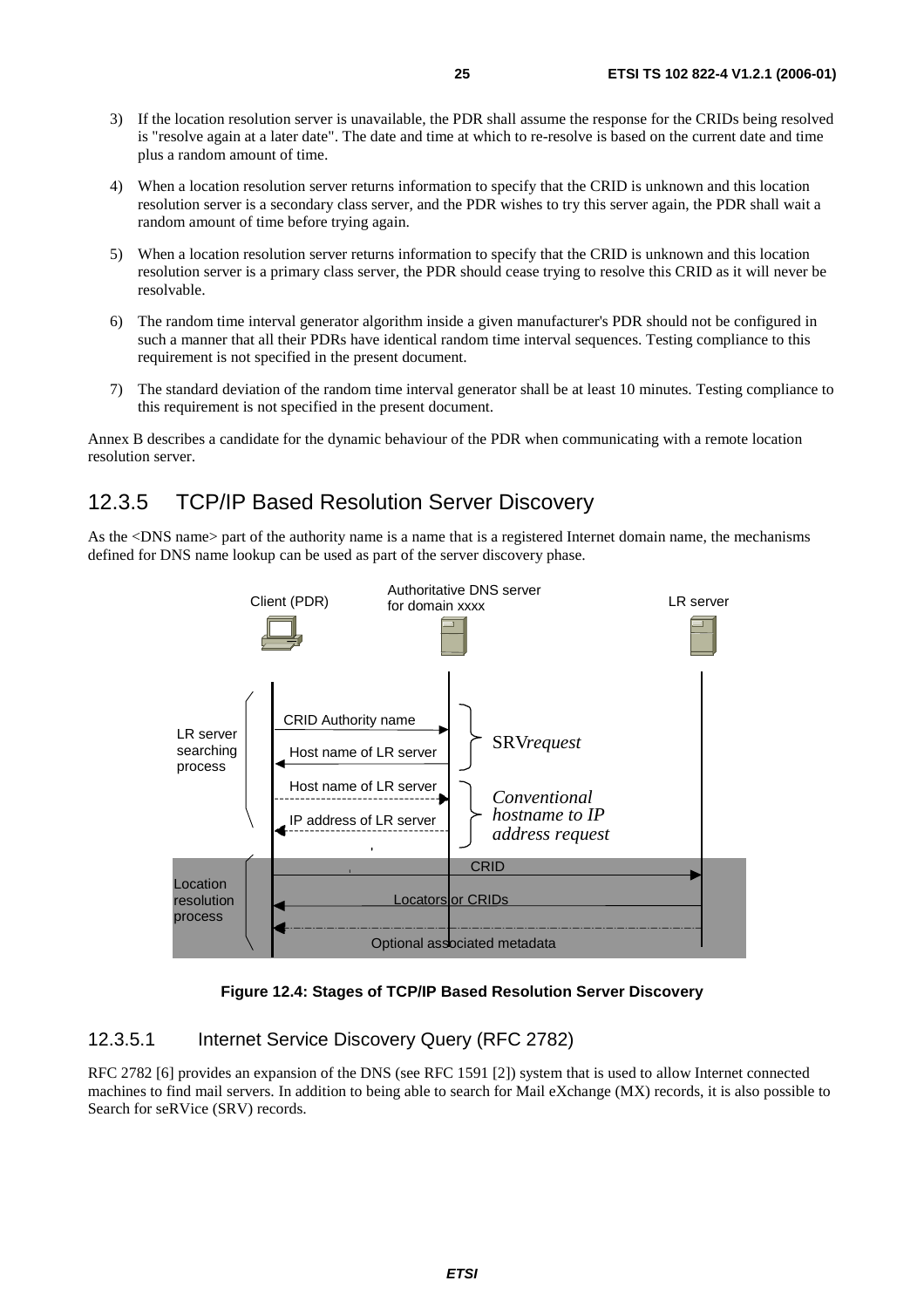An RFC 2782 [6] compliant query is made up of several parts, namely:

#### **\_Service.\_Protocol.Name**

For example a query for an HTTP server for example.com would be "\_http.\_tcp.example.com". The DNS server will respond with the host name and port number corresponding to the network location at which the requested service can be found. In the previous example, the return might be "webserver2.example.com on port 80".

#### 12.3.5.2 TV-Anytime Location Resolution Service Query

The name for the *TV-Anytime* location resolution service is "lres" which is a shortened version of "location resolution". The use of a shortened name is adopted, as there is a limit of 512 characters for a DNS response in some DNS client implementations.

The complete query name will look like:

**\_lres.\_tcp.***<CRID authority>*

For example, given the CRID "crid://europe.example.com/9afc2", the query string would be "\_lres.\_tcp.europe.example.com" which would be sent to a DNS server that provides lookups for "europe.example.com".

Another example, would be, given the CRID "crid://example.co.uk/9afc2", the query string would be "\_lres.\_tcp.example.co.uk" which would be sent to a DNS server that provides lookups for "example.co.uk".

### 12.3.6 TCP/IP Based Request to Resolution Server

The protocol for sending a request to the location resolution server is based on the HTTP protocol (see RFC 2616 [3]. The format of the query string shall follow that generated by the submission of an HTML form using a GET request:

```
http://<Path_to_server_script>?[key=value]&[key=value]
```
where the key/value pair is repeated as required. The key is case sensitive and shall be represented using the exact case given for each key as specified in this clause.

The precise specification for encoding the key-value pairs into the HTTP URL is given in clause 17.13 of the HTML 4 specification [7]. It is the option of the location resolution service provider to implement this service using any server side technology they wish (CGI scripts, Java servlets etc.).

Each key shall be one of:

| Key                  | <b>Description</b>                                                                                                                                       | Allowable value                                     |
|----------------------|----------------------------------------------------------------------------------------------------------------------------------------------------------|-----------------------------------------------------|
| <b>CRID</b>          | The CRID to resolve                                                                                                                                      | A CRID inside quotes                                |
| <b>SubmittedCRID</b> | Used to specify whether<br>metadata on the CRID being<br>resolved is desired. See<br>clause 12.3.2 for semantics of<br>this flag.                        | A number. See clause 12.3.2 for<br>allowed values.  |
| Result               | Used to specify whether<br>metadata is required for each of<br>the results from resolving this<br>CRID. See clause 12.3.2 for<br>semantics of this flag. | A number, See clause 12.3.2 for<br>lallowed values. |

#### **Table 12.6: Key definitions for HTTP URL encoding**

It is permissible to resolve multiple CRIDs in one HTTP request by using multiple "CRID" keys in the URL, but the "SubmittedCRID" and "Result" keys may only be specified once in a request as they affect all CRIDs being resolved.

For the first connection to a location resolution server after the DNS based server location phase, the  $\leq$ path to server> is the hostname, a colon character, the textual representation of the port number followed by a slash. If the port number is 80, the colon and port number may be omitted.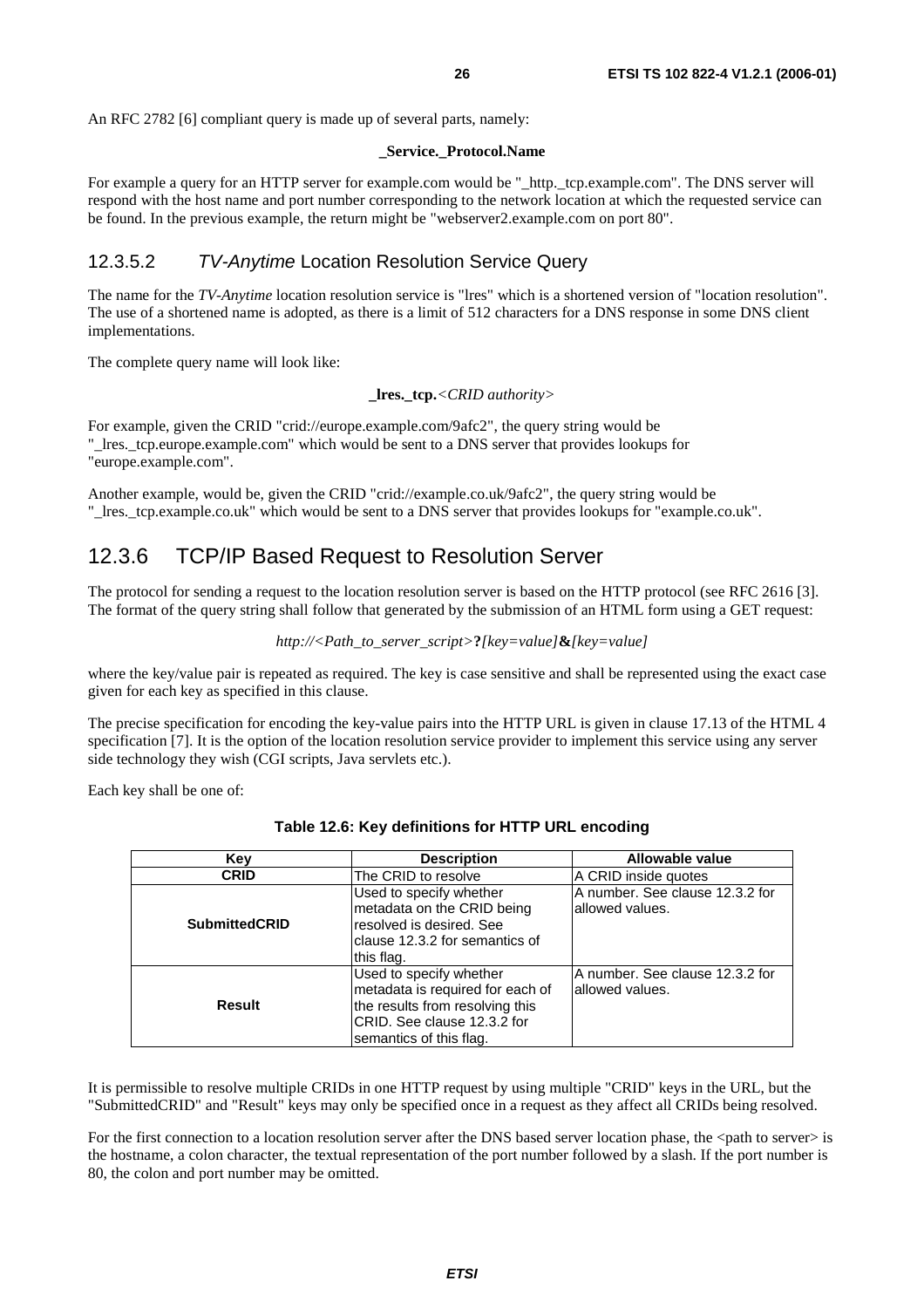For example, if the DNS server returned host name "computer2.example.com" on port 1234, the  $\lt$ path to server> would be:

computer2.example.com:1234/

When a location resolution server provides a re-direct using an HTTP redirect, the  $\epsilon$  path to server is the URL returned by the "Location" header of the HTTP redirect response.

For example, if the HTTP response was:

Location http://redirect.example.com/tva/lr

The <path to server> would be:

redirect.example.com/tva/lr

When a location resolution server provides a re-direct using the RAR, the <path to server> is the URL field from the RAR.

For example, if the URL field of the RAR contained the value:

http://kaas.example.nl/scripts/resolution.cgi

the <path to server> would be:

kaas.example.com/scripts/resolution.cgi

Examples of valid complete URLs are:

http://computer2.example.com:1234/?CRID="crid://example.com/abc123"

http://broadcaster.com/?CRID="crid://broadcaster.com/abc123"&CRID="crid://broadcaster.com/def456"

http://kaas.example.com/scripts/resolution?CRID="crid://example.com/abc123"&Result=1

http://redirected.example.com/tva/lr?CRID="crid://example.com/abc123"&SubmittedCRID=1

#### 12.3.6.1 Further Requirements on a PDR HTTP Client

The PDR shall at least implement the HTTP v1.0 specification (see RFC 1945 [4]) for issuing a GET request to the server. In addition to the requirements of HTTP v1.0, the PDR shall also send the HTTP v1.1 header of "host" and the HTTP v1.0 header "user-agent".

The HTTP client in the PDR shall support at least the following MIME type:

• text/xml

EXAMPLE 1: The HTTP client will need to send an accept command with at least the following components:

Accept: text/xml

In order to permit the secure transfer of resolution requests from the PDR to the location resolution server and secure results from the location resolution server, the PDR and location resolution server may negotiate the secure HTTP protocol as given in RFC 2660 [5].

If the PDR supports decoding of an encoded response from the resolution server (e.g. decompressing a compressed response), the PDR shall indicate this by sending an HTTP "Accept-Encoding" header.

EXAMPLE 2: A HTTP client capable of decompression would send a header containing:

Accept-Encoding: x-compress; x-zip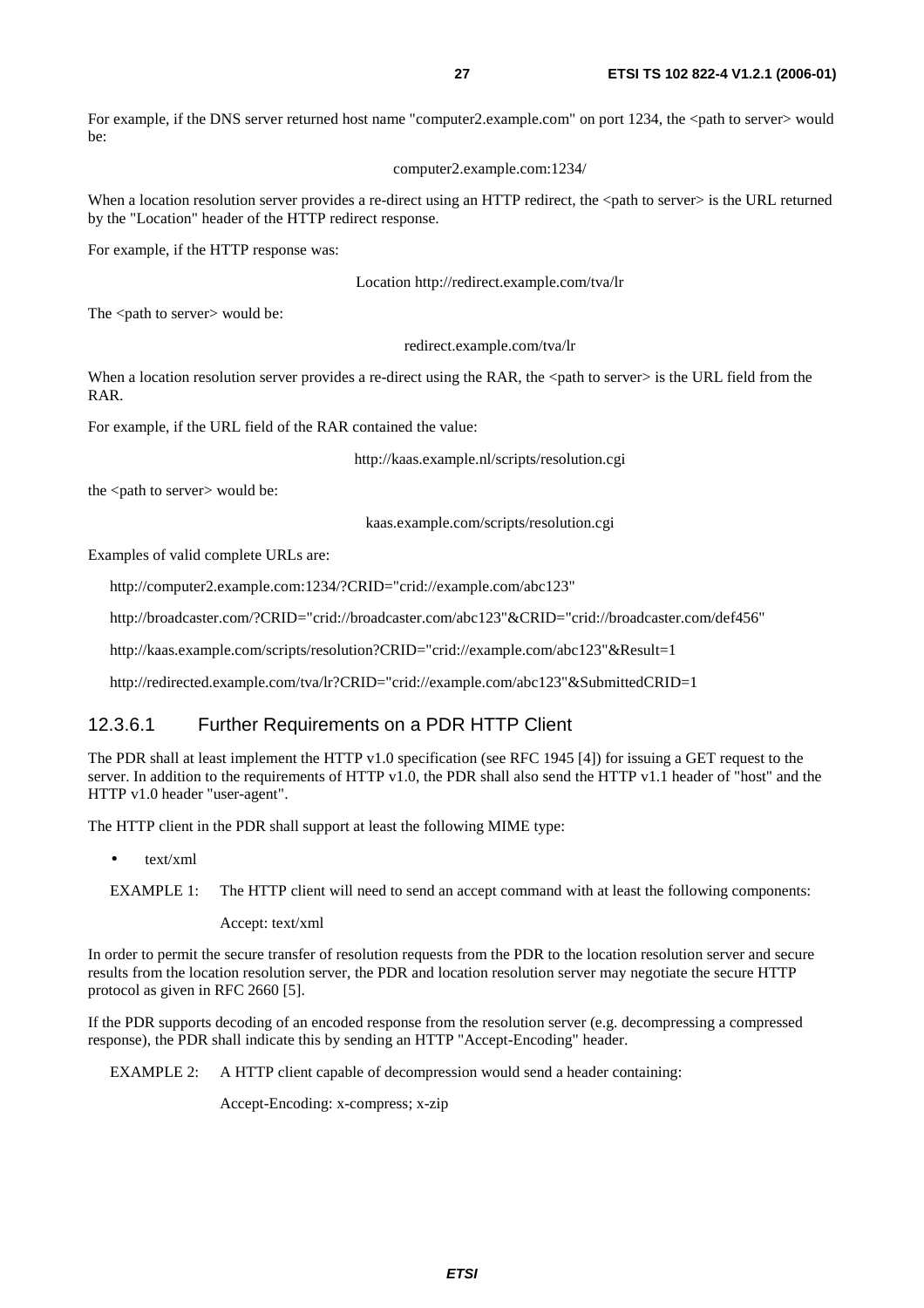The response from the location resolution server will be based on the HTTP v1.0 specification (see RFC 1945 [4]).

The response from the server can be one of three possible types:

- 1) The result of resolving the CRIDs sent to the server.
- 2) An HTTP re-direct to allow the distribution of services amongst a number of machines.
- 3) A standard Resolving Authority Record (RAR) to facilitate PDR caching, server load balancing, dynamic server administration and cross platform capability.

The use of a MIME type given by the "Content-Type" HTTP header shall be used to indicate which of the two possible server responses (type 1 or type 3) is being returned.

### 12.3.7.1 Case 1: Returning the Result of Resolving CRIDs

If the response from the location resolution server is the result of resolving the CRIDs requested by the PDR, one or more instances of the content referencing XML Schema as defined in the present document or in TS 102 822-3-1 [10] shall be returned.

The MIME type returned by the location resolution server shall be text/xml.

EXAMPLE: One of the response lines from the HTTP server will be:

Content-Type: text/xml

### 12.3.7.2 Case 2: Returning an HTTP Re-direct

Use of the HTTP redirect commands (HTTP error codes 300 to 399) may be used by the location resolution server to indicate that the PDR should disconnect and connect to a different location resolution server. The reason for providing this functionality is so that a location resolution provider can redirect their resolution requests based on the CRID being resolved rather than just the authority name (which can be re-directed during the DNS lookup phase of CRID resolution).

The "location" response header shall be used to indicate where the PDR should contact.

EXAMPLE: Location: http://www.example.com/tvaresolve

When the PDR has been re-directed from its initial location resolution server, it should provide a HTTP v1.0 "Referer" header containing the location of the server it has been redirected from, to the new server.

#### 12.3.7.3 Case 3: Returning a Resolving Authority Record

In the case returning a resolving authority record, the MIME type shall be text/xml and the response shall consist of an instance of a ResolvingAuthorityRecordTable conforming to the syntax specified in clause A.1.2.

#### 12.3.7.4 Encoding Server Response

It is permissible for the response from the server to be encoded, for example by compressing or encrypting the XML instance document. The "Content-Type" response header does not change, but rather the "Content-Encoding" gives the encoding that has been performed on the data. The exact form of encoding used is not specified in the present document and it is the responsibility of the HTTP client and server to negotiate commonly understood encoding systems.

EXAMPLE: Content-Type: text/xml

Content-Encoding: x-zip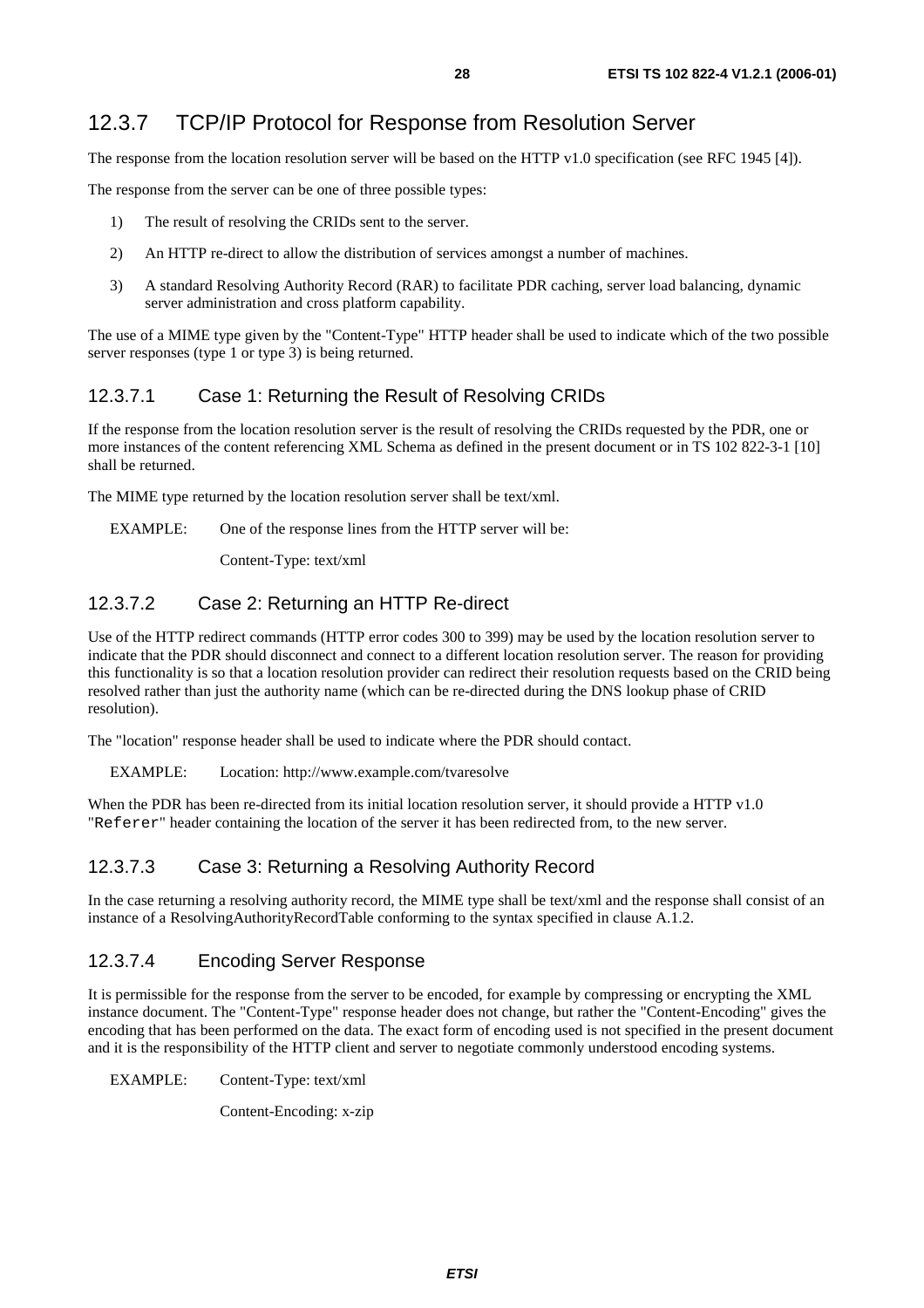## Annex A (normative): XML Schema for Content Referencing

## A.1 Schema Definition

In this clause, we define the normative content referencing schema. Instances of this schema are used during the location resolution process via bi-directional networks.

## A.1.1 Location Resolution Schema

```
<?xml version="1.0" encoding="UTF-8"?> 
<schema targetNamespace="urn:tva:ContentReferencing:2005" 
xmlns:metadata="urn:tva:metadata:2005" xmlns="http://www.w3.org/2001/XMLSchema" 
xmlns:CR="urn:tva:ContentReferencing:2005"> 
<element name="ContentReferencingTable" type="CR:ContentReferencingTableType"> 
     <annotation> 
       <documentation>A document conforming to the TV Anytime content referencing 
specification</documentation> 
     </annotation> 
   </element> 
   <complexType name="ContentReferencingTableType"> 
     <sequence> 
       <element name="Result" type="CR:ResultType" minOccurs="0" maxOccurs="unbounded"/> 
     </sequence> 
     <attribute name="version" type="float" use="required"/> 
   </complexType> 
   <simpleType name="AcquisitionDirectiveType"> 
     <restriction base="string"> 
       <enumeration value="all"/> 
       <enumeration value="any"/> 
     </restriction> 
   </simpleType> 
   <simpleType name="ResolutionStatusType"> 
     <restriction base="string"> 
       <enumeration value="resolved"/> 
       <enumeration value="discard CRID"/> 
       <enumeration value="cannot yet resolve"/> 
       <enumeration value="unable to resolve"/> 
     </restriction> 
   </simpleType> 
   <complexType name="ResultType"> 
     <choice> 
       <sequence> 
         <element name="CRIDResult" type="CR:CRIDResultType" minOccurs="0" 
maxOccurs="unbounded"/> 
       </sequence> 
       <sequence> 
         <element name="LocationsResult" type="CR:LocationsResultType" minOccurs="0" 
maxOccurs="unbounded"/> 
       </sequence> 
     </choice> 
     <attribute name="CRID" type="metadata:CRIDType" use="required"/> 
     <attribute name="complete" type="boolean" use="required"/> 
     <attribute name="acquire" type="CR:AcquisitionDirectiveType" use="required"/> 
     <attribute name="status" type="CR:ResolutionStatusType" use="required"/> 
     <attribute name="reresolveDate" type="dateTime" use="optional"/> 
   </complexType> 
   <complexType name="CRIDResultType"> 
     <sequence> 
       <element name="Crid" type="metadata:CRIDType" maxOccurs="unbounded"/> 
     </sequence> 
   </complexType>
```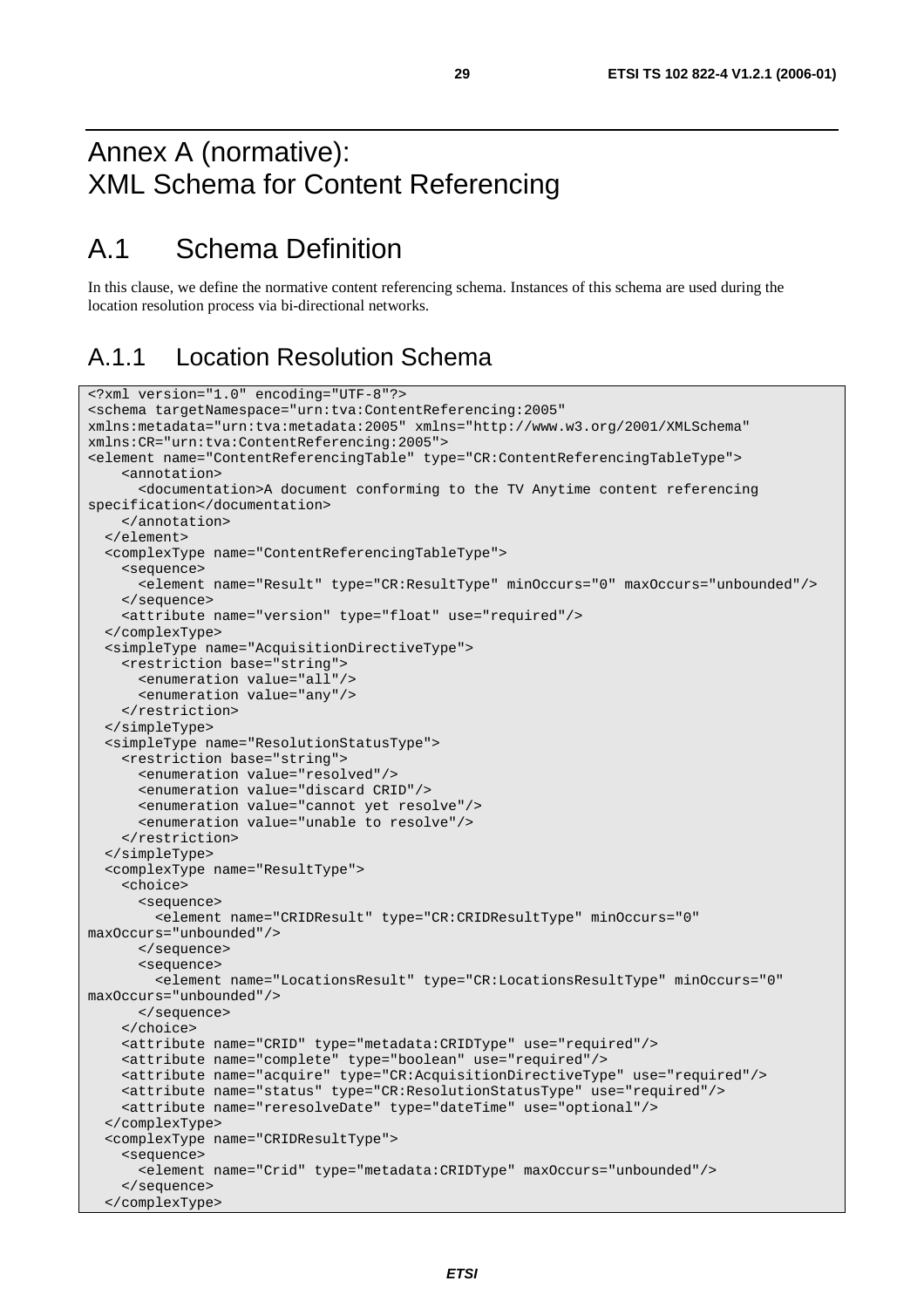```
 <complexType name="LocatorType"> 
     <simpleContent> 
       <extension base="anyURI"> 
         <attribute name="instanceMetadataId" type="metadata:InstanceMetadataIdType" 
use="optional"/> 
       </extension> 
     </simpleContent> 
   </complexType> 
   <complexType name="TimeAndURLType"> 
     <simpleContent> 
       <extension base="anyURI"> 
         <attribute name="start" type="dateTime" use="required"/> 
         <attribute name="duration" type="duration" use="optional"/> 
         <attribute name="end" type="dateTime" use="optional"/> 
         <attribute name="instanceMetadataId" type="metadata:InstanceMetadataIdType" 
use="optional"/> 
       </extension> 
     </simpleContent> 
   </complexType> 
   <complexType name="LocationsResultType"> 
     <sequence maxOccurs="unbounded"> 
       <choice> 
         <element name="Locator" type="CR:LocatorType"/> 
         <element name="DecomposedLocator" type="CR:TimeAndURLType"/> 
       </choice> 
     </sequence> 
   </complexType> 
</schema>
```

| <b>Name</b>                 | <b>Definition</b>                                                                                                                   |
|-----------------------------|-------------------------------------------------------------------------------------------------------------------------------------|
| ContentReferencingTable     | The top level element within which all content referencing                                                                          |
|                             | results are instantiated.                                                                                                           |
| ContentReferencingTableType | The syntax definition for the ContentReferencingTable                                                                               |
|                             | element.                                                                                                                            |
| Result                      | The content referencing information for each CRID being<br>resolved is contained within this element.                               |
|                             | The syntax version for this XML Schema. For instances                                                                               |
| Version                     | conforming to the Schema defined in the present document,<br>this field shall contain the value 1.0.                                |
| ResultType                  | This type provides the container for all possible resolutions<br>of a CRID.                                                         |
| CRID                        | The CRID that is being resolved.                                                                                                    |
| Complete                    | True if the resolution of this CRID is complete. If false, the<br>CRID may resolve into further CRIDs or locators in the<br>future. |
| Acquire                     | The grouping type for the list or CRIDs or Locators. This<br>field is only meaningful when status equals resolved.                  |
| status                      | The status of resolving this CRID.                                                                                                  |
|                             | If status equals "cannot yet resolve",                                                                                              |
|                             | Or.                                                                                                                                 |
|                             | Complete equals false,                                                                                                              |
| reresolveDate               | this field contains the date and time when re-resolution                                                                            |
|                             | should next be attempted. This date and time shall be                                                                               |
|                             | unambiguous with respect to time zone.                                                                                              |
| CRIDResult                  | An element for instantiating a result that represents a CRID                                                                        |
|                             | resolving into one or more CRIDs.                                                                                                   |
| LocationsResult             | An element for instantiating a result that represents a CRID                                                                        |
|                             | resolving into one or more locations.                                                                                               |
| CRIDResultType              | When a CRID resolves into one or more CRIDs, an instance                                                                            |
|                             | of CRIDResultType shall be used.                                                                                                    |
| Crid                        | One of the "output" CRIDs.                                                                                                          |
|                             | This extension to the uriReference type holds the URL                                                                               |
| LocatorType                 | pointing to the content and has an optional attribute that                                                                          |
|                             | contains the instance metadata identifier.                                                                                          |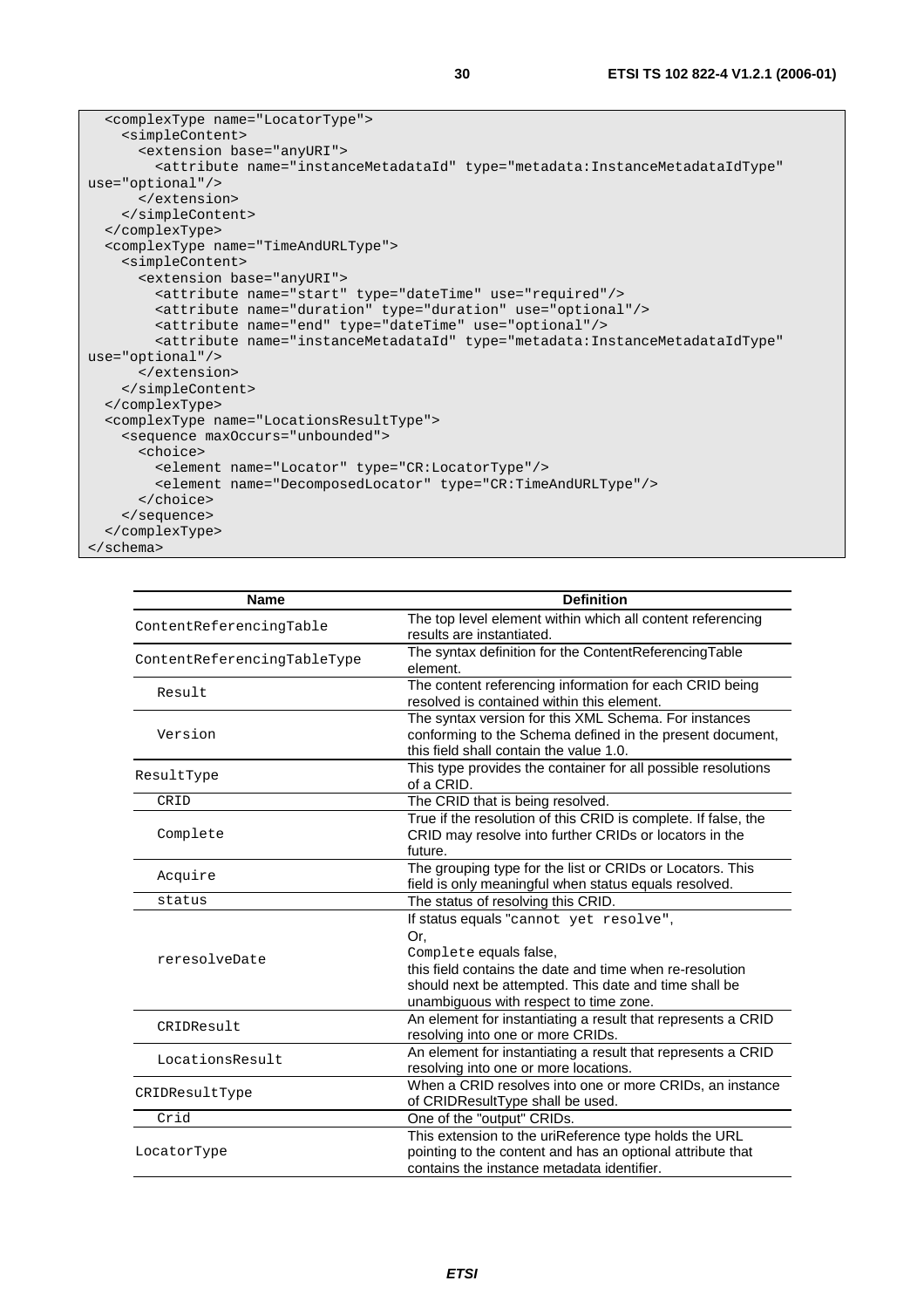| Name                     | <b>Definition</b>                                                                                                                                                                 |
|--------------------------|-----------------------------------------------------------------------------------------------------------------------------------------------------------------------------------|
| instanceMetadataID       | An attribute of Locator to provide a binding reference to the<br>Instance Description Metadata, clause 10 Instance<br>Metadata Identifiers".                                      |
| TimeAndURLType           | This extension to the uriReference type holds the URL<br>pointing to the content and has attributes that contain the<br>timing information required for acquisition.              |
| start                    | If this is scheduled content, the date and time when the<br>content will start. For on demand content, this is the time<br>and date at which the content is first available.      |
| duration                 | For scheduled content, this is the duration of the content.<br>This element shall not be used for on demand content.                                                              |
| End                      | For scheduled content, this attribute shall not be used. For<br>on demand content, this attribute contains the first time and<br>date when the content is no longer available.    |
| LocationsResultType      | When a CRID resolves into one or more locators, an<br>instance of LocationsResultType shall be used.                                                                              |
| Locator                  | One of the "output" locators. This element is used when the<br>locator contains the necessary timing information (such as<br>start time, duration) as part of its syntax.         |
| InstanceMetadataID       | An attribute of Locator to provide a binding reference to the<br>Instance Description Metadata (see Instance Metadata<br>Identifiers).                                            |
| DecomposedLocator        | One of the "output" locators. This element is used when the<br>locator does not contain the necessary timing information<br>(such as start time, duration) as part of its syntax. |
| AcquisitionDirectiveType | When a CRID resolves into a list of CRIDs or locators, the<br>AcquisitionDirectiveType type describes what sort of group<br>this list represents.                                 |
| All                      | All items in the list must be acquired. All items in the list<br>combine to create the entire content assigned to the CRID<br>being resolved.                                     |
| Any                      | One of the items from the list should be acquired. All items<br>in the list are equivalent.                                                                                       |
| ResolutionStatusType     | Type indicating the result of a resolution request.                                                                                                                               |
| resolved                 | The CRID has been successfully resolved.                                                                                                                                          |
| discard CRID             | The CRID should be discarded.                                                                                                                                                     |
| cannot yet resolve       | The CRID cannot be resolved yet, and should be resolved<br>again at a later date.                                                                                                 |
| unable to resolve        | The CRID cannot be resolved.                                                                                                                                                      |

## A.1.2 Resolving Authority Record Schema

```
<?xml version="1.0" encoding="UTF-8"?> 
<schema targetNamespace="urn:tva:ResolvingAuthority:2005" 
xmlns="http://www.w3.org/2001/XMLSchema" xmlns:RAR="urn:tva:ResolvingAuthority:2005" 
elementFormDefault="qualified"> 
   <element name="ResolvingAuthorityRecordTable" 
type="RAR:ResolvingAuthorityRecordTableType"> 
     <annotation> 
       <documentation>A document conforming to the TV Anytime content referencing 
specification</documentation> 
     </annotation> 
   </element> 
   <complexType name="ResolvingAuthorityRecordTableType"> 
     <sequence> 
       <element name="ResolvingAuthorityRecord" type="RAR:ResolvingAuthorityRecordType" 
minOccurs="1" maxOccurs="unbounded"/> 
     </sequence> 
   </complexType> 
   <simpleType name="ProviderClassType"> 
     <restriction base="string"> 
       <enumeration value="primary"/> 
       <enumeration value="secondary"/> 
     </restriction>
```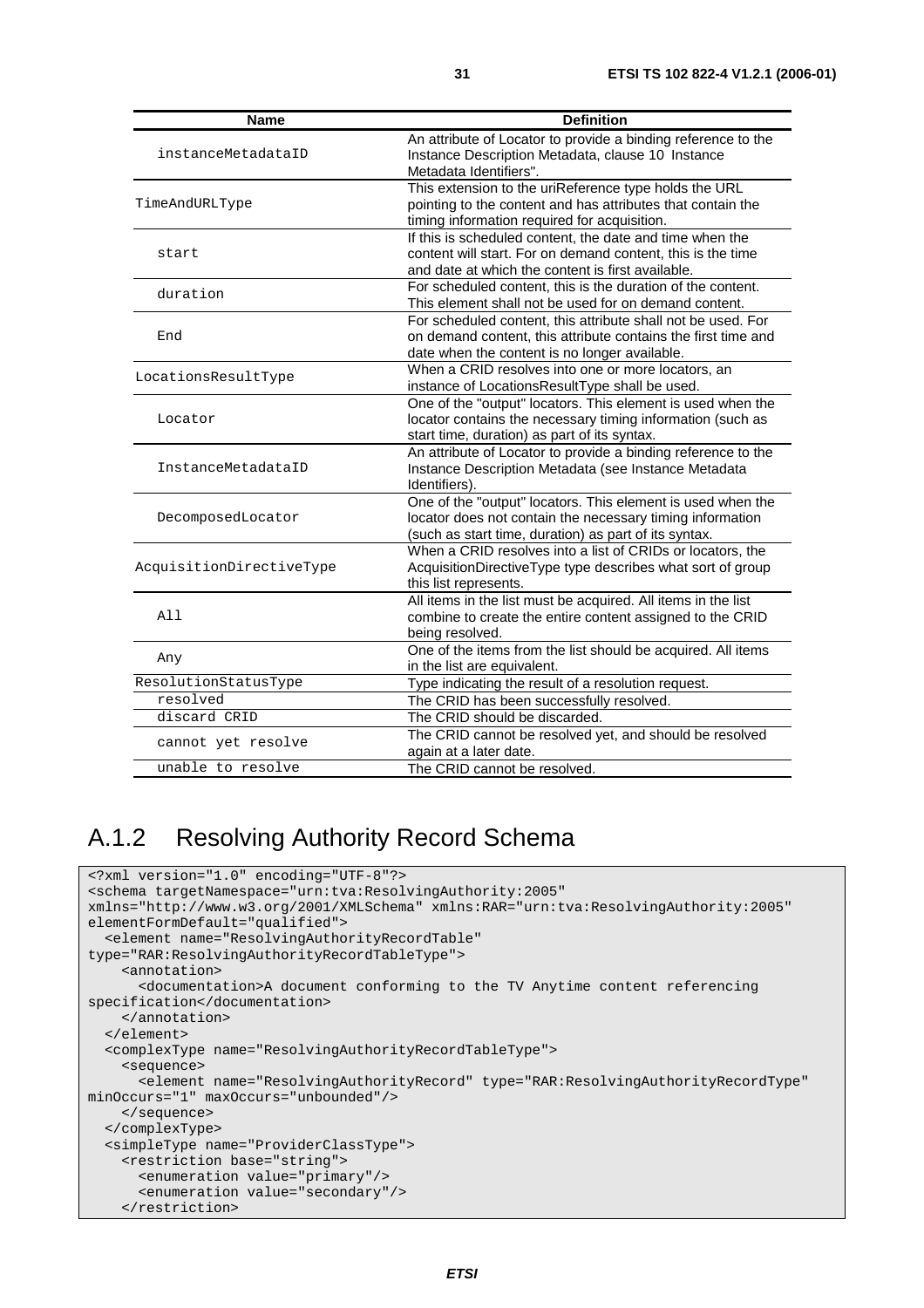```
 </simpleType> 
  <complexType name="ResolvingAuthorityRecordType"> 
     <sequence> 
       <element name="ResolutionProvider" type="string"/> 
       <element name="AuthorityName" type="string"/> 
       <element name="Class" type="RAR:ProviderClassType"/> 
       <element name="VersionNumber" type="unsignedLong"/> 
       <element name="URL" type="anyURI"/> 
       <element name="FirstValidDate" type="dateTime"/> 
       <element name="LastValidDate" type="dateTime"/> 
       <element name="Weighting" type="integer"/> 
     </sequence> 
  </complexType> 
</schema>
```

| <b>Name</b>                   | <b>Definition</b>                                                                                                                     |
|-------------------------------|---------------------------------------------------------------------------------------------------------------------------------------|
| ResolvingAuthorityRecordTable | The top level element within which the RARs are<br>instantiated.                                                                      |
| ResolvingAuthorityRecord      | The element within which the RAR information is<br>instantiated.                                                                      |
| ResolutionProvider            | The string containing the name of the provider of this<br>resolution service.                                                         |
| AuthorityName                 | The string containing the name of the CRID authority that<br>is being resolved by this resolution service.                            |
| Class                         | The class of this resolution service (primary or<br>secondary).                                                                       |
| <b>URL</b>                    | The location from which resolution information is<br>available.                                                                       |
| FirstValidDate                | The first time and date at which this RAR becomes valid.                                                                              |
| LastValidDate                 | The first time and date at which this RAR becomes<br>invalid.                                                                         |
| Weighting                     | The weighting of this RAR record with respect to the other<br>RAR records provided by this authority for the given CRID<br>authority. |

## A.2 Example Instance Documents

The following is an example instance document conforming to the location resolution XML Schema specified in the present document.

```
<?xml version="1.0" encoding="UTF-8"?> 
<ContentReferencingTable version="1.0" xmlns="urn:tva:ContentReferencing:2005"> 
   <!-- Example of a CRID resolving to other CRIDs --> 
   <Result CRID="crid://broadcaster.co.uk/akdsjdlkjdf" status="resolved" complete="true" 
acquire="all"> 
     <CRIDResult> 
       <Crid>CRID://example.com/greatstuff</Crid> 
       <Crid>CRID://nextcrid.com/lkjkj</Crid> 
     </CRIDResult> 
   </Result> 
   <!-- Example of a CRID that is no longer valid --> 
   <Result CRID="crid://isp.net/868457549845f" status="discard CRID" complete="true" 
acquire="all"/> 
   <!-- Example of a CRID resolving to other CRIDs and is incomplete --> 
   <Result CRID="crid://example.co.uk/wibble" status="resolved" complete="false" 
acquire="all"> 
     <CRIDResult> 
       <Crid>CRID://example.com/stuff</Crid> 
       <Crid>CRID://nextcrid.com/broodje</Crid> 
     </CRIDResult> 
   </Result> 
   <!-- Example of a CRID resolving to locators -->
```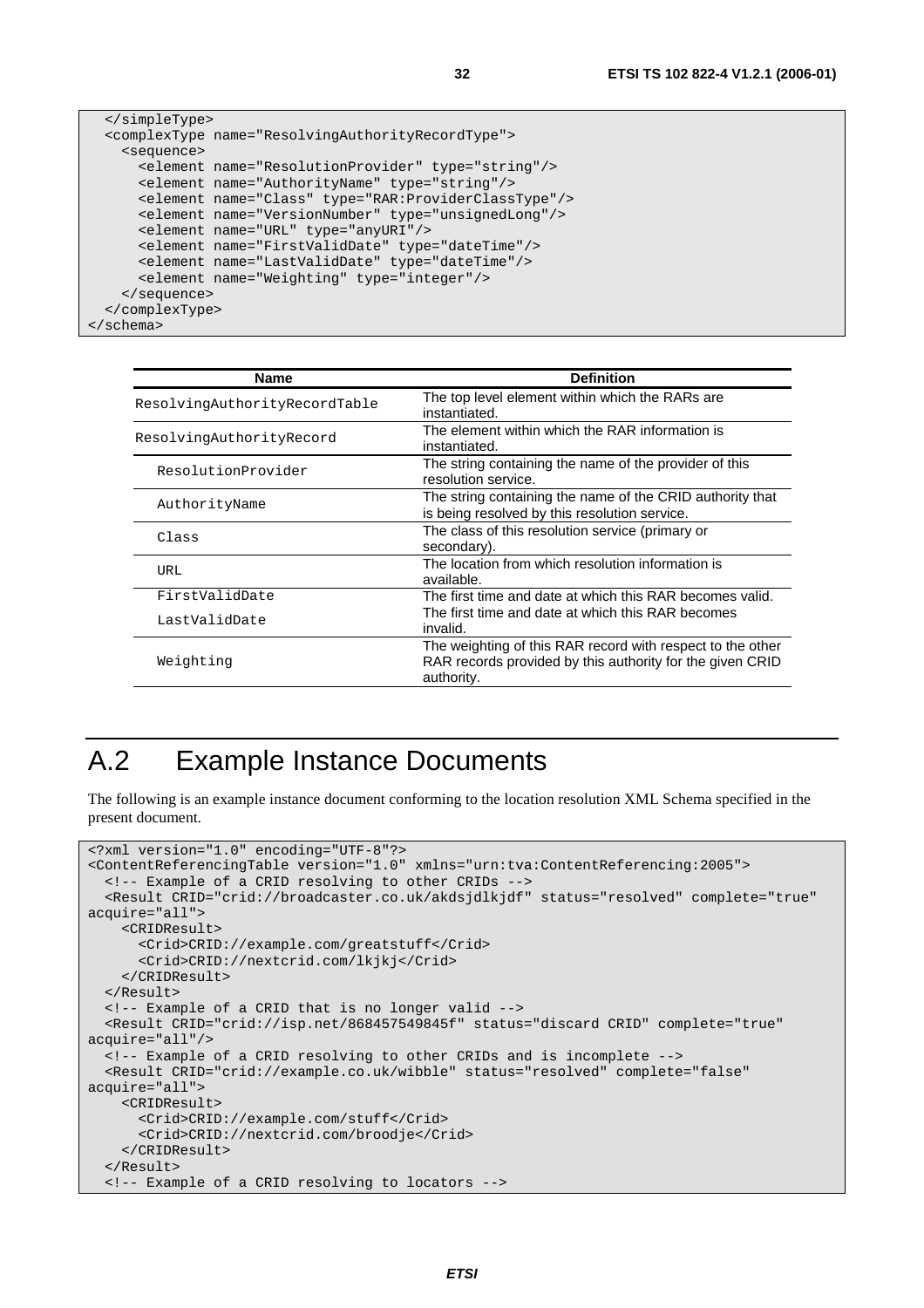```
 <Result CRID="crid://broadcaster.com/ajcnd" status="resolved" complete="true" 
acquire="all"> 
     <LocationsResult> 
       <Locator instanceMetadataId="imi:1">dvb://1.4ee2.3f4;4f5@2001-03-
27T18:00:00.00+01:00</Locator> 
       <DecomposedLocator instanceMetadataId="imi:metadataProv.com/2" start="2001-03-
29T18:00:00.00">ftp://myserver.example.com/directory12/hello.mp3</DecomposedLocator> 
       <DecomposedLocator start="2001-03-29T18:00:00.00" end="2001-04-
03T18:00:00.00">ftp://myserver.example.com/directory12-
backup/hello.mp3</DecomposedLocator> 
     </LocationsResult> 
   </Result> 
</ContentReferencingTable>
```
The following is an example instance document conforming to the RAR XML Schema specified in the present document.

| xml version="1.0" encoding="UTF-8" ?                                                                    |
|---------------------------------------------------------------------------------------------------------|
| <resolvingauthorityrecordtable xmlns="urn:tva:ResolvingAuthority:2005"></resolvingauthorityrecordtable> |
| <resolvingauthorityrecord></resolvingauthorityrecord>                                                   |
| <resolutionprovider>autnam.com</resolutionprovider>                                                     |
| <authorityname>autnam.com</authorityname>                                                               |
| <class>primary</class>                                                                                  |
| <versionnumber>1000</versionnumber>                                                                     |
| <url>http://www.autnam.com/lr/</url>                                                                    |
| <firstvaliddate>2000-09-06T09:30:00Z</firstvaliddate>                                                   |
| <lastvaliddate>2000-09-28T18:00:00Z</lastvaliddate>                                                     |
| <weighting>1</weighting>                                                                                |
|                                                                                                         |
| <resolvingauthorityrecord></resolvingauthorityrecord>                                                   |
| <resolutionprovider>tva.resprov.com</resolutionprovider>                                                |
| <authorityname>autnam.com</authorityname>                                                               |
| <class>secondary</class>                                                                                |
| <versionnumber>1000</versionnumber>                                                                     |
| <url>http://www.resprov.com/lr/autnam</url>                                                             |
| <firstvaliddate>2002-09-26T09:30:00Z</firstvaliddate>                                                   |
| <lastvaliddate>2002-10-28T18:00:00Z</lastvaliddate>                                                     |
| <weighting>3</weighting>                                                                                |
|                                                                                                         |
|                                                                                                         |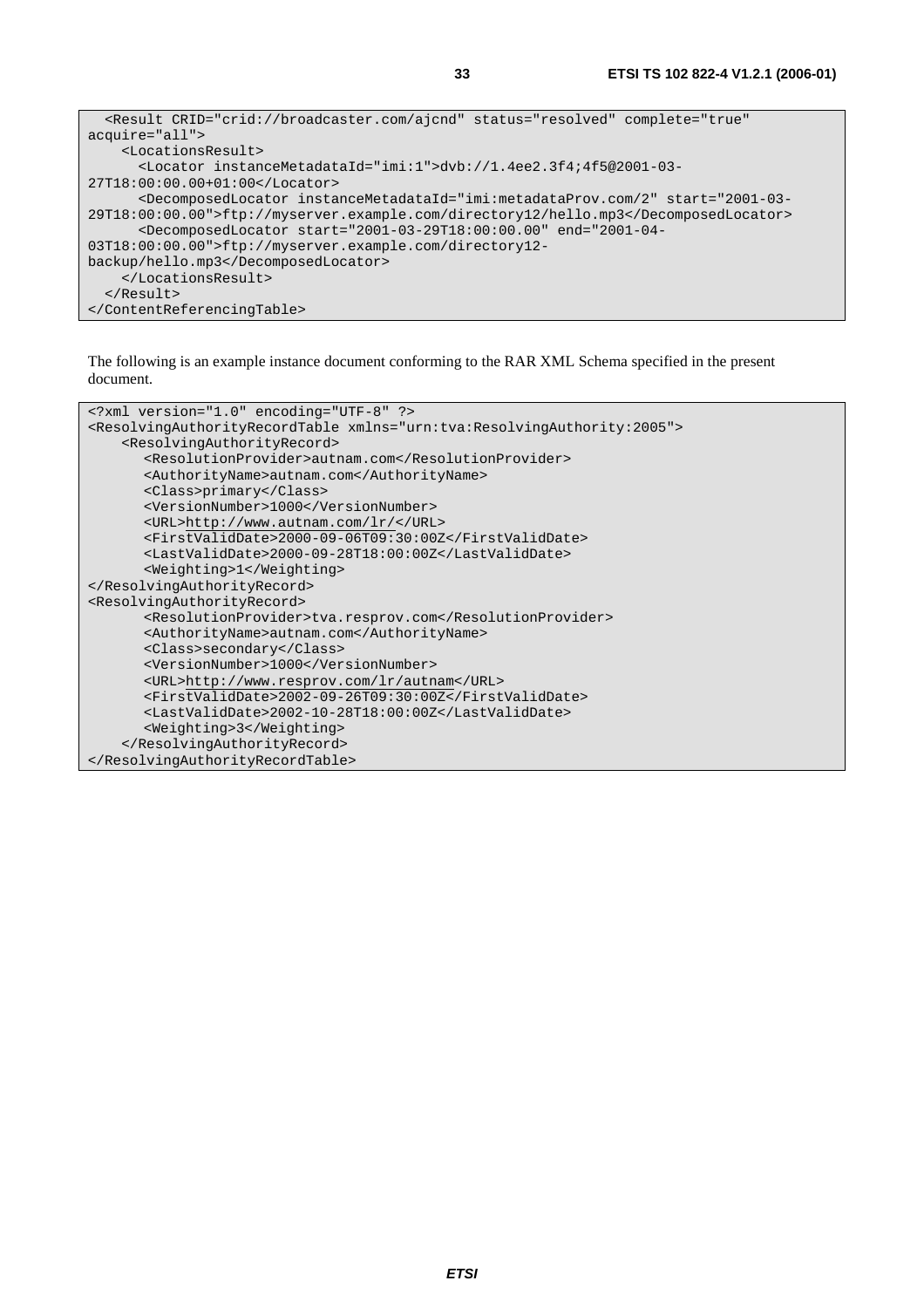## Annex B (informative): Example dynamic communication behaviour between a PDR and a Remote Location Resolution Server

The following is an informative description of how the dynamic communication behaviour between a PDR and a remote Location Resolution Server may be implemented on the PDR.

If the response to location request is "resolve again after a given date and time":

- 1) If the date and/or time is in the future: Wait until this date and time arrives. Wait for a further random amount of time before contacting the server.
- 2) Else If the date and time has already past: Wait for a random amount of time before contacting the server.

If the result from contacting the server again is that the re-resolve date and time is still in the past, double the range of the random delay from its current range and try again.

When delay  $\geq 1$  day, the PDR can either:

- a) Try each day.
- b) Continue doubling delay until delay  $\geq$  one week, at which point the delay stays fixed at one week.

Else If the LR server is unavailable:

Wait a random amount of time and then try again. If server is still unavailable, double the range of random delay from its current range and try again.

When delay  $\geq 1$  day, the PDR can either:

- a) Try each day.
- b) Continue doubling delay until delay  $\geq$  one week, at which point the delay stays fixed at one week.

Else If response is "CRID is unknown" and server type = secondary:

Wait for a random amount of time before contacting the server. If the result from contacting the server again is that the CRID is still unknown, double the range of the delay from its current range and try again.

When delay  $\geq 1$  day, the PDR can either:

- a) Try each day.
- b) Continue doubling delay until delay  $\geq$  one week, at which point the delay stays fixed at one week.

Else If response is "CRID is unknown" and server type = primary:

- Either: a) Assume CRID is invalid (as if LR server returns CRID = invalid).
- Or: b) Follow delay system above. After one day assume CRID is invalid.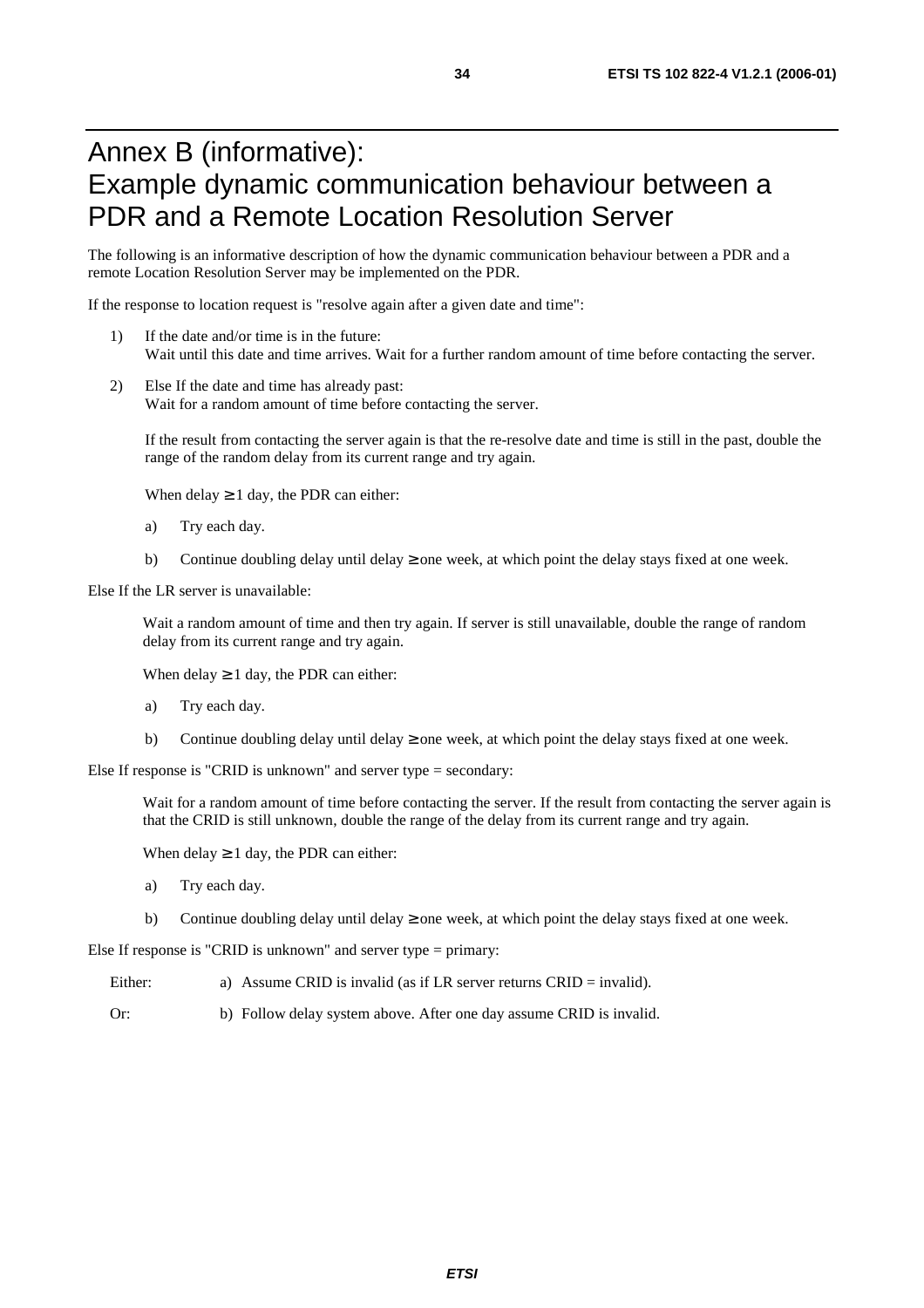## List of figures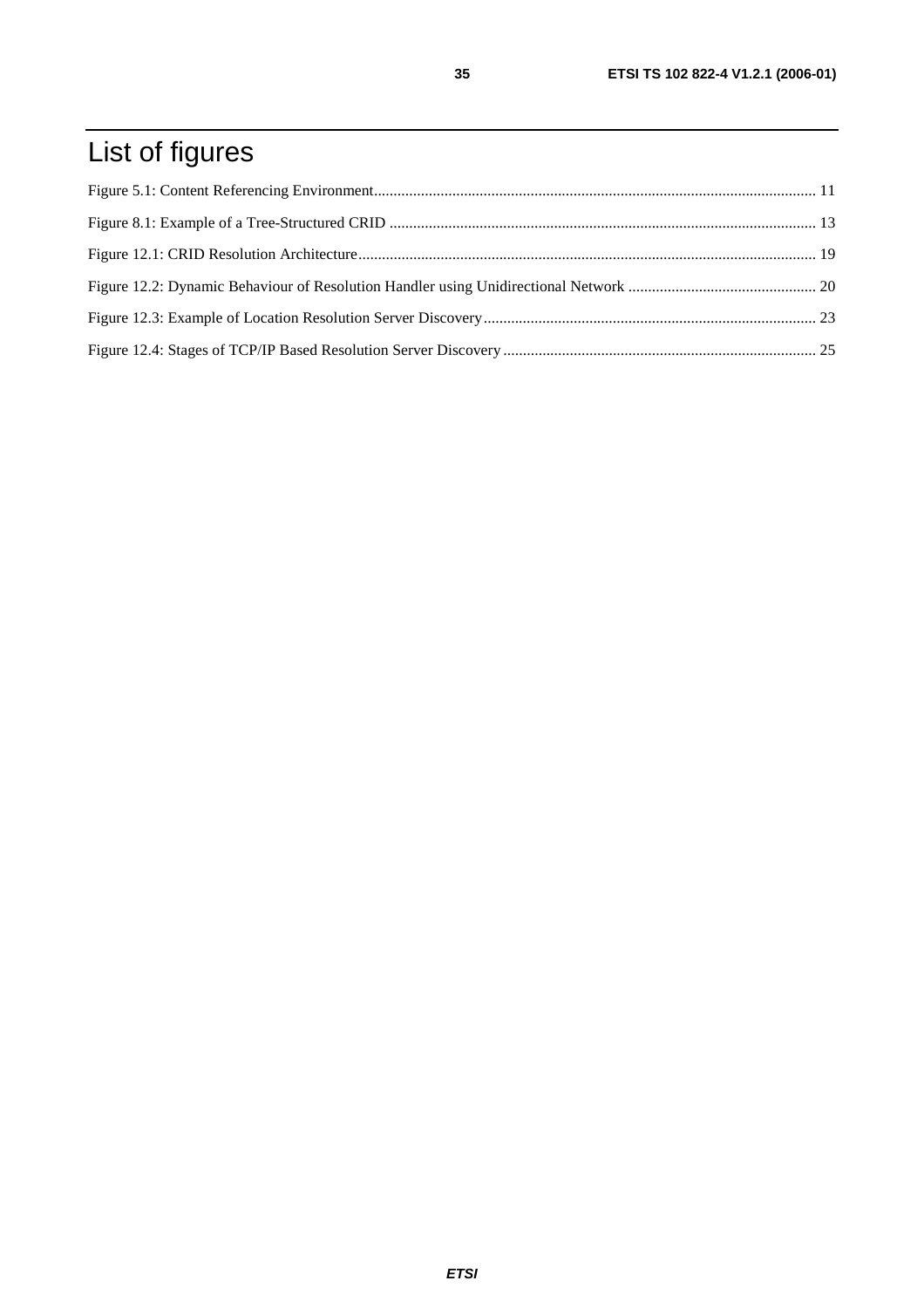## List of tables

| Table 10.3: Example of the same resolved CRID after a change in location identified by "imi:def.com/1"  16 |  |
|------------------------------------------------------------------------------------------------------------|--|
|                                                                                                            |  |
|                                                                                                            |  |
|                                                                                                            |  |
|                                                                                                            |  |
|                                                                                                            |  |
|                                                                                                            |  |
|                                                                                                            |  |
|                                                                                                            |  |
|                                                                                                            |  |